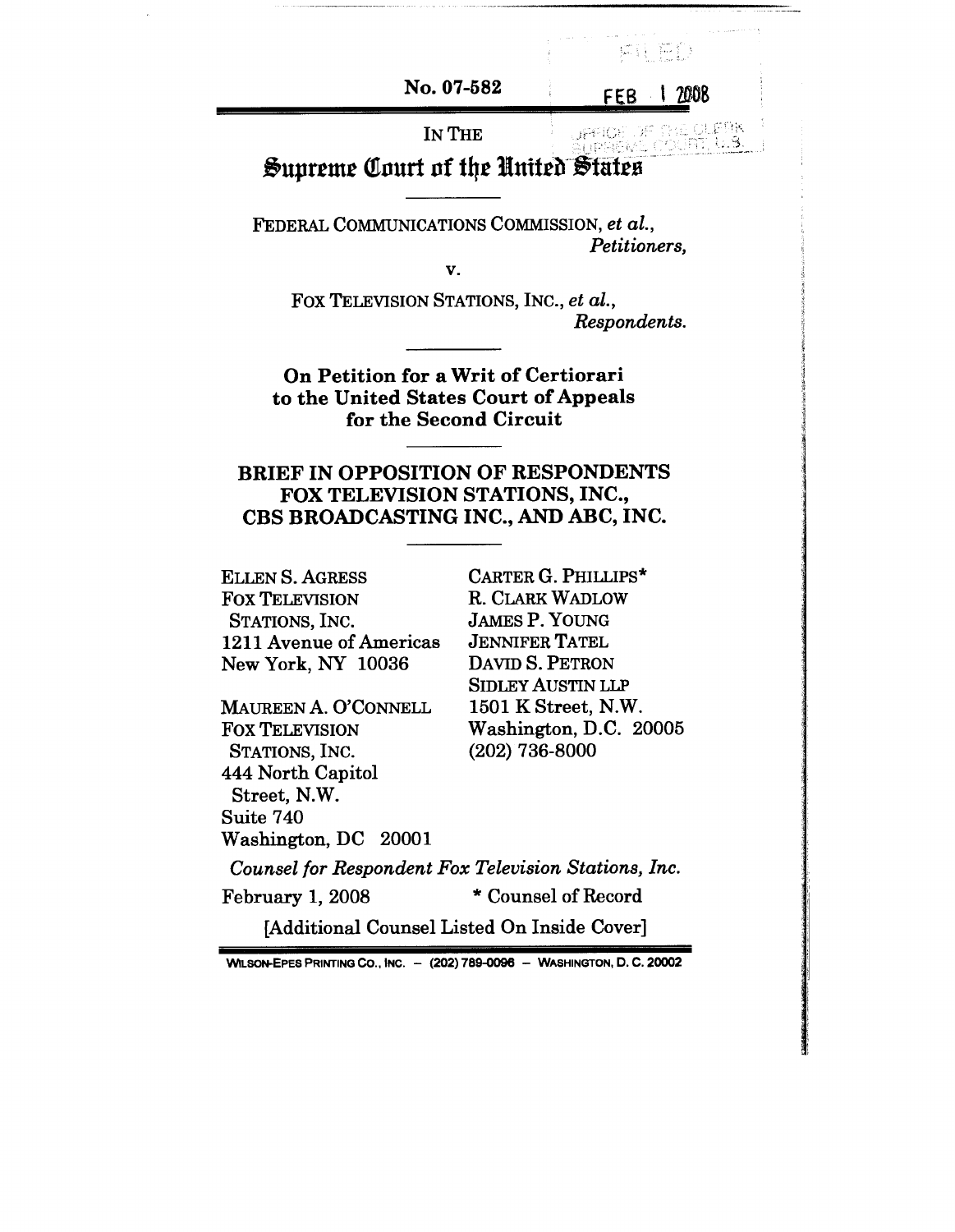JONATHAN H. ANSCHELL CBS BROADCASTING INC. 7800 Beverly Boulevard Los Angeles, CA 90036

SUSANNA M. LOWY CBS BROADCASTING INC. 51 West 52nd Street New York, NY 10019

ROBERT CORN-REVERE RONALD G. LONDON AMBER L. HUSBANDS DAVID M. SHAPIRO DAVIS WRIGHT TREMAINE LLP 1919 Pennsylvania Avenue, N.W. Suite 200 Washington D.C. 20006

*Counsel for Respondent CBS Broadcasting Inc.*

SETH P. WAXMAN WILMER CUTLER PICKERING HALE AND DORR LLP 1875 Pennsylvania Avenue, N.W. Washington, D.C. 20036

*Counsel for Respondent ABC, Inc.*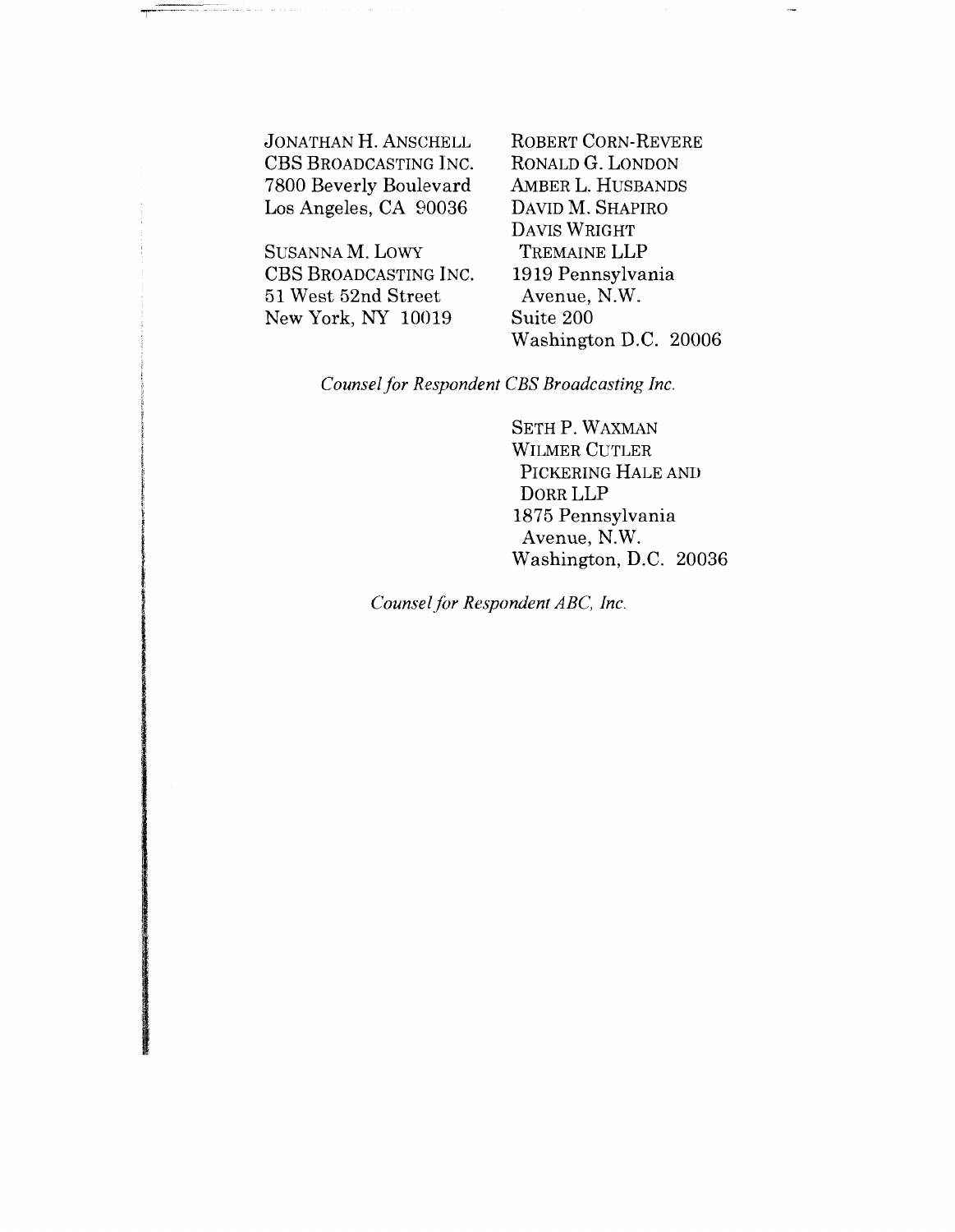# **QUESTION PRESENTED**

Whether the court of appeals correctly held as a matter of administrative law that the FCC failed to provide a reasoned basis for reversing its longstanding indecency enforcement policy with respect to isolated and fleeting expletives.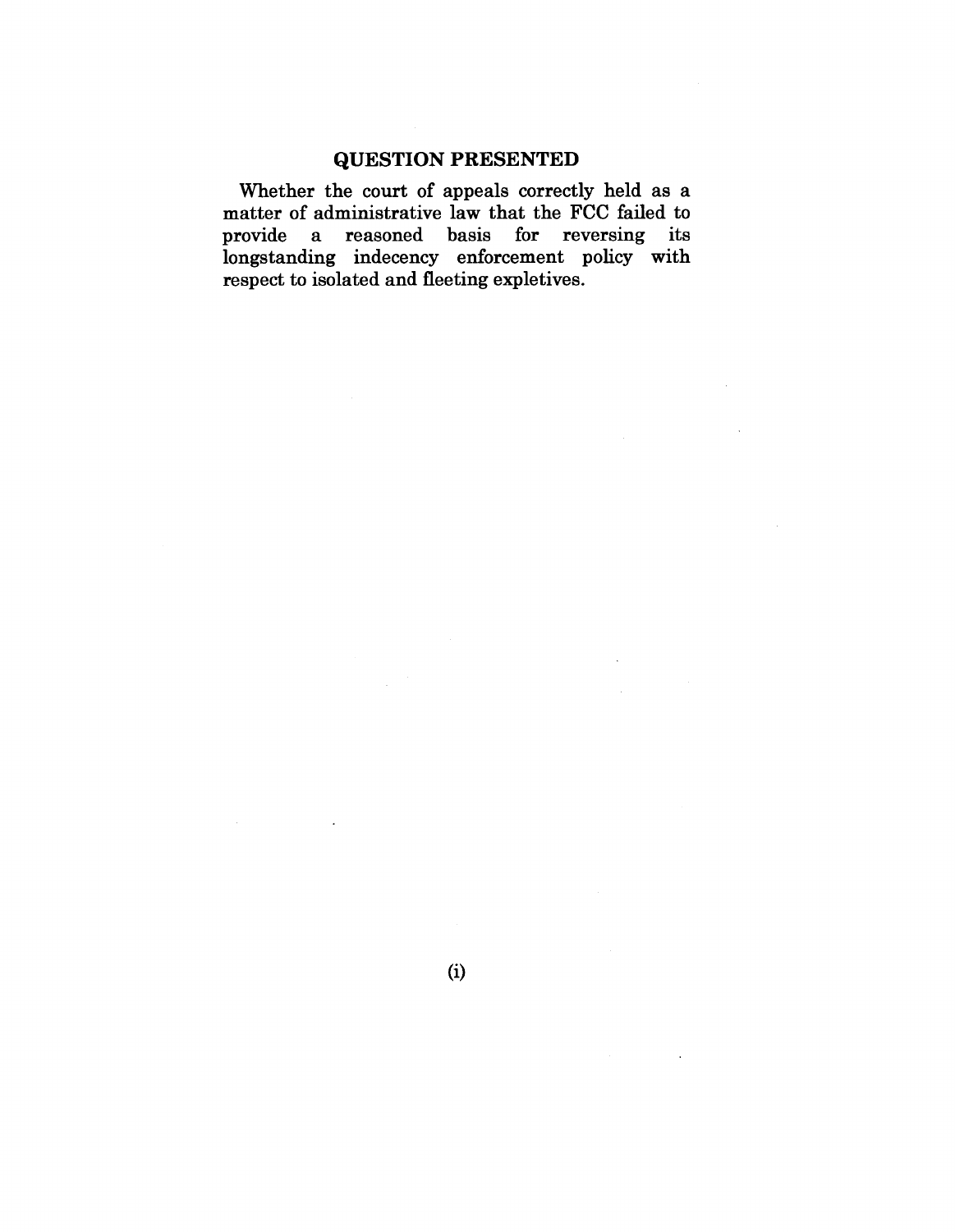## CORPORATE DISCLOSURE STATEMENTS

Pursuant to Sup. Ct. R. 29.6, Respondents make the following disclosures:

Fox Television Stations, Inc. states that its parent corporation is News Corporation, and that Liberty Media Corporation owns more than 10 percent of News Corporation stock.

CBS Broadcasting Inc. states that **CBS** Corporation, a publicly held company, owns an interest of 10 percent or more in CBS Broadcasting Inc.

ABC, Inc. is an indirect, wholly owned subsidiary of The Walt Disney Company, a publicly-traded corporation.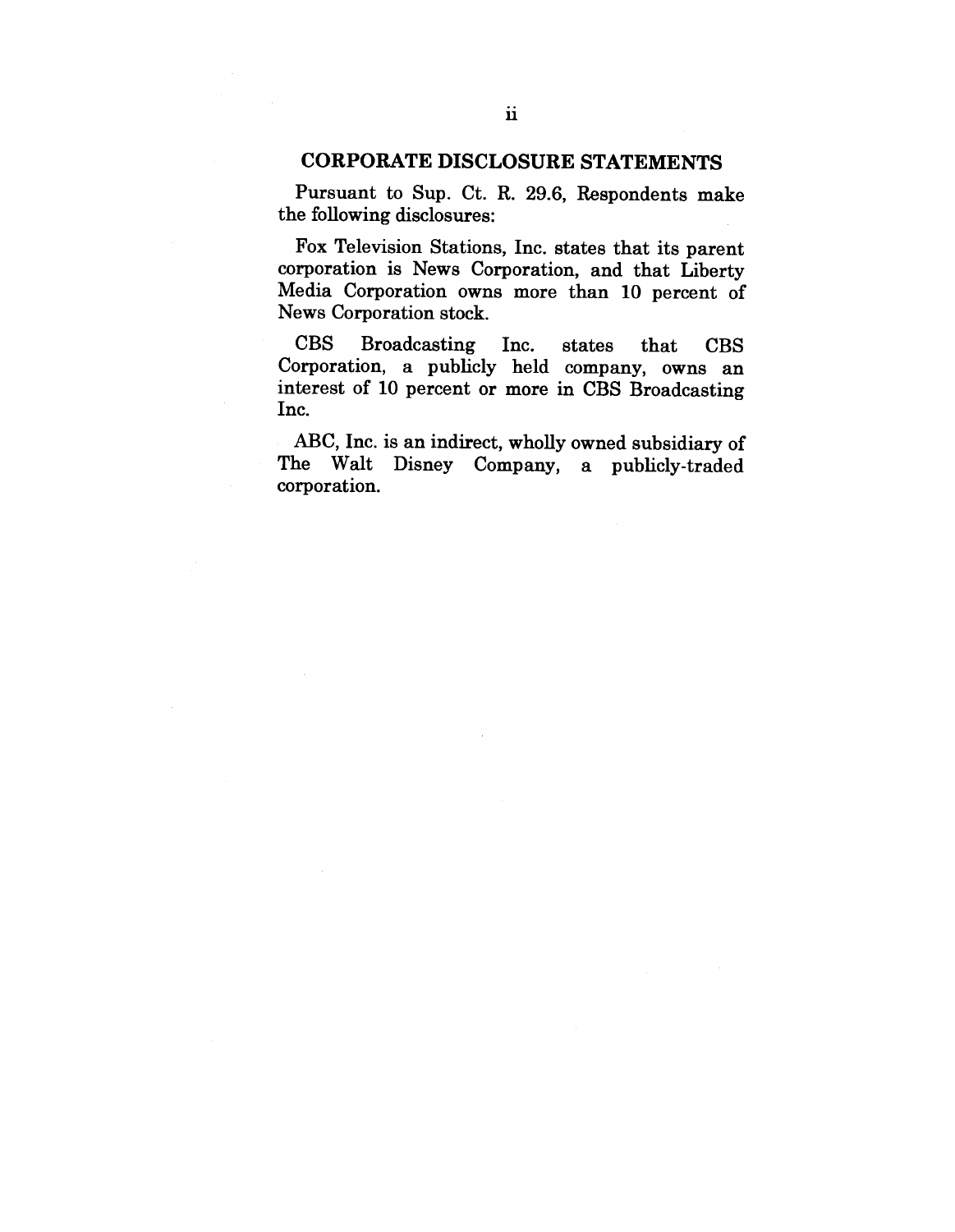# TABLE OF CONTENTS

 $\bar{\beta}$ 

|                                                                                                                                                                         | Page                |
|-------------------------------------------------------------------------------------------------------------------------------------------------------------------------|---------------------|
|                                                                                                                                                                         | $\mathbf{i}$        |
| CORPORATE DISCLOSURE STATEMENTS                                                                                                                                         | $\ddot{\mathbf{n}}$ |
|                                                                                                                                                                         | iv                  |
|                                                                                                                                                                         | $\mathbf{1}$        |
|                                                                                                                                                                         | 3                   |
| <b>REASONS FOR DENYING THE PETITION </b>                                                                                                                                | 10                  |
| I. THERE IS NO CONFLICT BETWEEN<br>THE SECOND CIRCUIT'S DECISION                                                                                                        | 10                  |
| II. THE SECOND CIRCUIT'S DECISION IS<br>CONSISTENT WITH SETTLED PRINCI-<br>PLES OF ADMINISTRATIVE LAW AND<br>DOES NOT CONFLICT WITH ACTION<br>FOR CHILDREN'S TELEVISION | 14                  |
| III. THE SECOND CIRCUIT'S REMAND TO<br>THE FCC DOES NOT WARRANT THIS                                                                                                    | 18                  |
|                                                                                                                                                                         | 22                  |

(iii)

 $\bar{z}$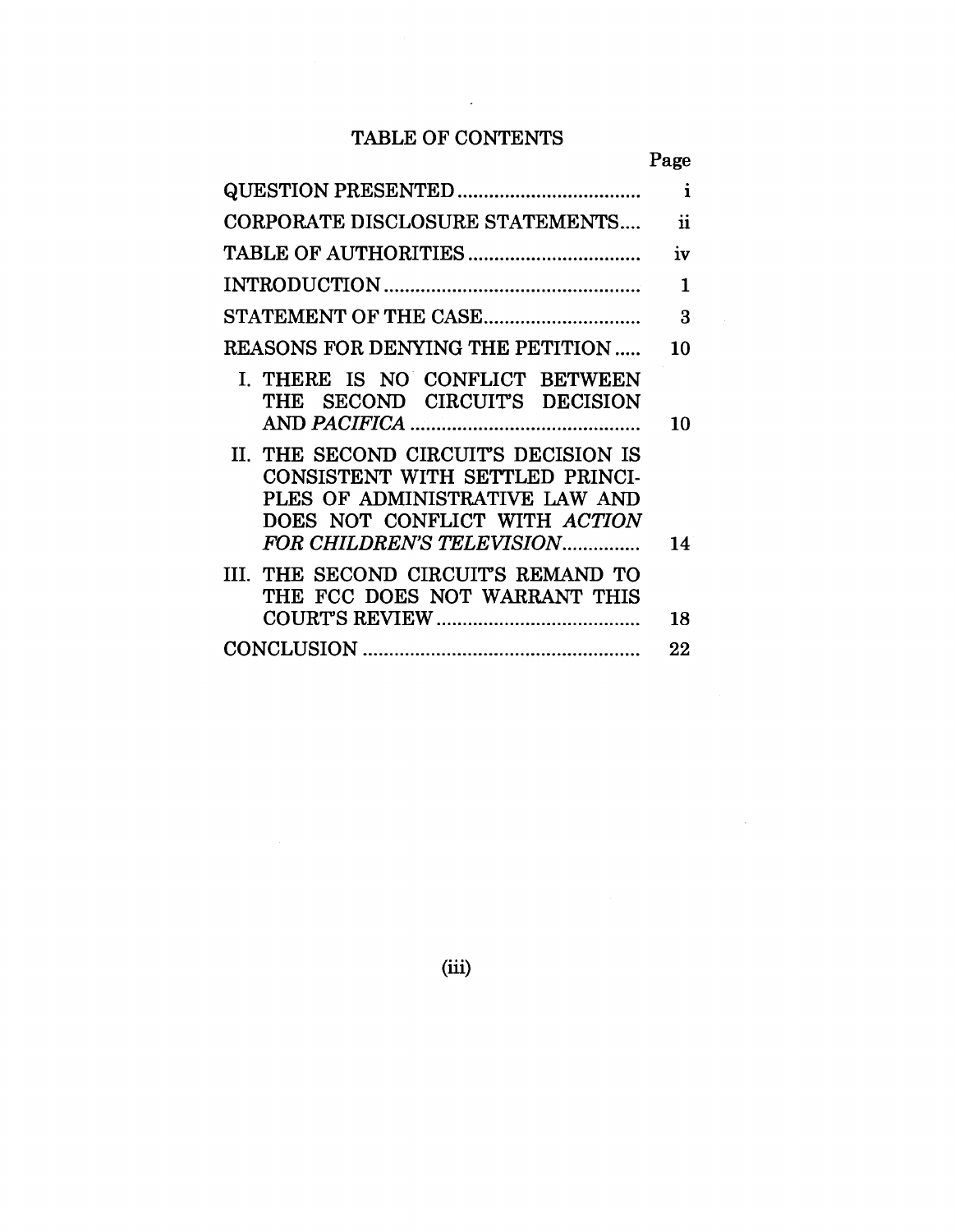# TABLE OF AUTHORITIES

| <b>CASES</b>                                                                                                          | Page     |
|-----------------------------------------------------------------------------------------------------------------------|----------|
| Action for Children's Television v. FCC, 58<br>Allentown Mack Sales & Serv., Inc. v.                                  |          |
|                                                                                                                       | 15       |
| Bivens v. Six Unknown Named Agents of<br>Fed. Bureau of Narcotics, 403 U.S. 388                                       |          |
| $(1971)$                                                                                                              | 19       |
| Black v. Cutter Labs., 351 U.S. 292 (1956)                                                                            | 11       |
| FCC v. Pacifica Found., 438 U.S. 726                                                                                  |          |
| $(1978)$<br>J. Truett Payne Co. v. Chrysler Motors                                                                    |          |
|                                                                                                                       | 19       |
| Motor Vehicle Mfrs. Ass'n of U.S., Inc. v.                                                                            |          |
| State Farm Mut. Auto. Ins. Co., 463 U.S.                                                                              |          |
| 29 (1983)                                                                                                             | 18       |
| Sable Commc'ns Inc. v. FCC, 492 U.S. 115                                                                              | 13       |
| <b>STATUTE</b>                                                                                                        |          |
|                                                                                                                       | 1        |
| <b>RULE</b>                                                                                                           |          |
|                                                                                                                       | $\bf{2}$ |
| <b>ADMINISTRATIVE DECISIONS</b>                                                                                       |          |
| Complaints Against Various Broad.<br>Licensees Regarding Their Airing of the<br>"Golden Globe Awards" Program, 19 FCC | 6        |
|                                                                                                                       |          |

 $\sim 10^7$ 

 $\sim 10$ 

 $\sim 10^{-1}$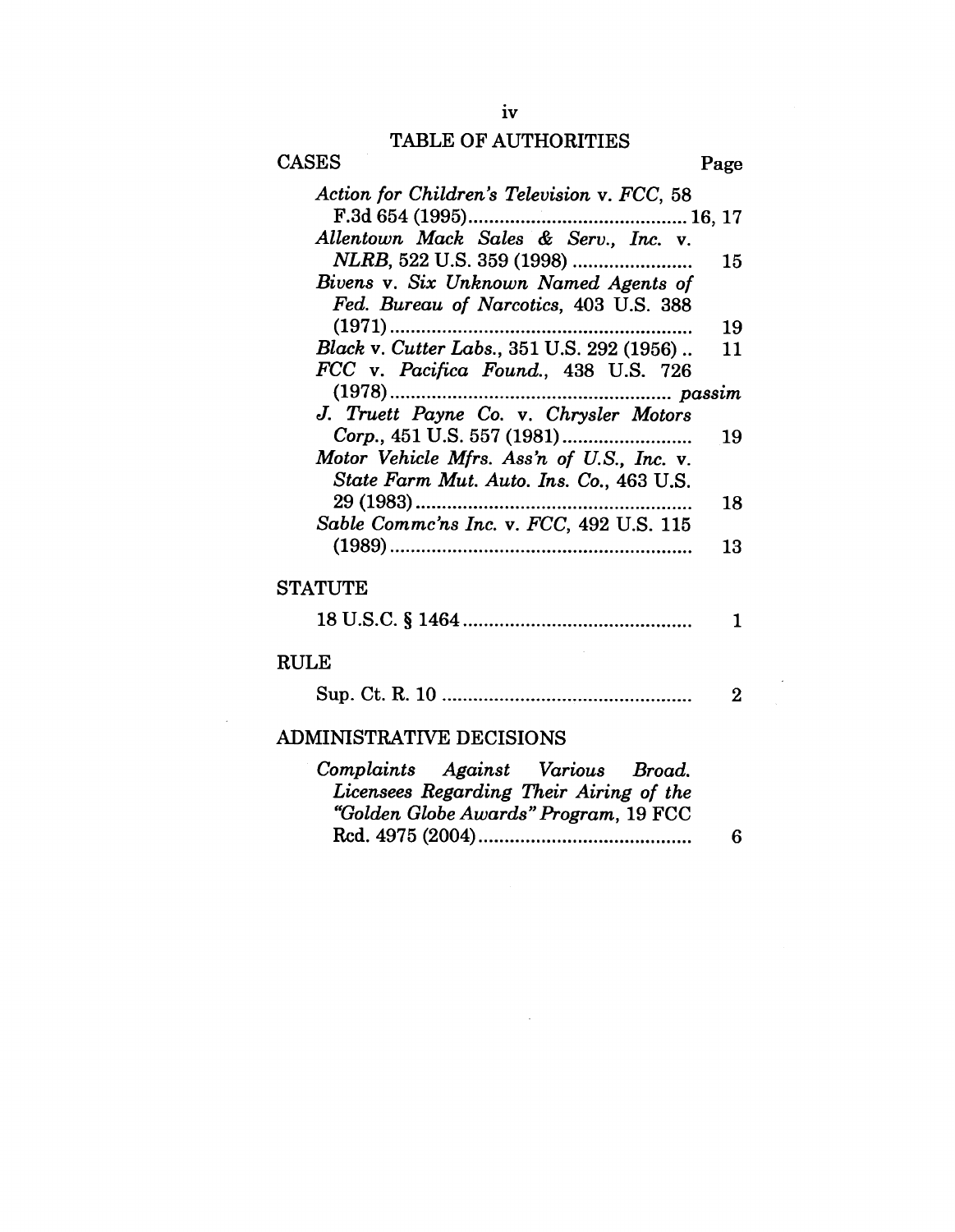|                                            | Page                    |
|--------------------------------------------|-------------------------|
| Complaints Against Various Television      |                         |
| Licensees Regarding Their Broad. on        |                         |
| Nov. 11, 2004 of the ABC Television        |                         |
| Network's Presentation of the Film         |                         |
| "Saving Private Ryan", 20 FCC Rcd. 4507    |                         |
|                                            | 6, 12                   |
| Complaints Regarding Various Television    |                         |
| Broads. Between Feb. 2, 2002 & Mar. 8,     |                         |
|                                            |                         |
| "Golden Globe Awards", 18 FCC Rcd.         |                         |
| 19859 (Enforcement Bureau 2003)            | 5                       |
| Indus. Guidance on the Comm'n's Case       |                         |
| Law Interpreting 18 U.S.C. $\int$ 1464 &   |                         |
| Enforcement Policies Regarding Broad.      |                         |
| Indecency, 16 FCC Rcd. 7999 (2001)  5, 15  |                         |
| Infinity Broad. of Pa., 2 FCC Rcd. 2705,   |                         |
| $affd$ , 3 FCC Rcd. 930 (1987), aff'd in   |                         |
| relevant part, rev'd in part sub nom.      |                         |
| Action for Children's Television v. FCC,   |                         |
| 852 F.2d 1332 (D.C. Cir. 1988)             | 4, 5                    |
| Pacifica Found., Inc., 2 FCC Rcd. 2698,    |                         |
| aff'd sub nom. Infinity Broad. Corp. of    |                         |
| Pa., 3 FCC Rcd. 930 (1987), aff'd in       |                         |
| relevant part, rev'd in part sub nom.      |                         |
| Action for Children's Television v. FCC,   |                         |
| 852 F.2d 1332 (D.C. Cir. 1988)  4, 15      |                         |
| Regents of the Univ. of Cal., 2 FCC Rcd.   |                         |
| 2703, aff'd sub nom. Infinity Broad.       |                         |
| Corp. of Pa., 3 FCC Rcd. 930 (1987), aff'd |                         |
| in relevant part, rev'd in part sub nom.   |                         |
| Action for Children's Television v. FCC,   |                         |
| 852 F.2d 1332 (D.C. Cir. 1988)             | 4, 5                    |
| WGBH Educ. Found., 69 F.C.C.2d 1250        |                         |
|                                            | $\overline{\mathbf{4}}$ |

 $\bar{z}$ 

 $\bar{\mathcal{A}}$ 

 $\bar{\alpha}$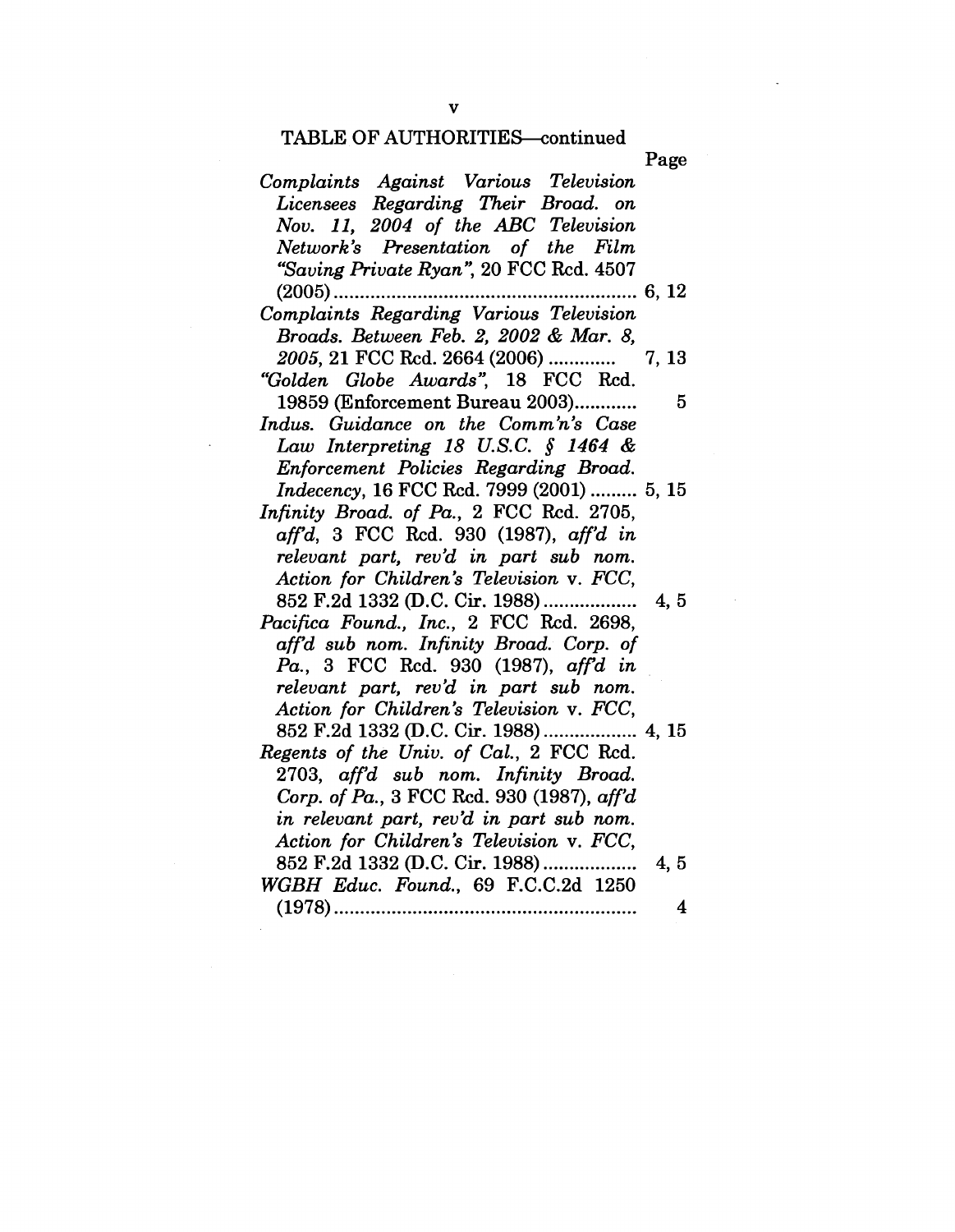| <b>TABLE OF AUTHORITIES-continued</b>   |      |
|-----------------------------------------|------|
| <b>OTHER AUTHORITY</b>                  | Page |
| John Eggerton, Pappas Won't Air CBS' 9- |      |
| 11 Doc, Broadcasting & Cable (Sept. 7,  |      |
|                                         | 13   |

 $\mathcal{L}^{\text{max}}_{\text{max}}$  and  $\mathcal{L}^{\text{max}}_{\text{max}}$ 

 $\label{eq:2.1} \frac{1}{\sqrt{2}}\int_{\mathbb{R}^3}\frac{1}{\sqrt{2}}\left(\frac{1}{\sqrt{2}}\right)^2\left(\frac{1}{\sqrt{2}}\right)^2\frac{1}{\sqrt{2}}\left(\frac{1}{\sqrt{2}}\right)^2\frac{1}{\sqrt{2}}\left(\frac{1}{\sqrt{2}}\right)^2.$ 

 $\label{eq:2.1} \begin{split} \frac{1}{\sqrt{2\pi}}\left(\frac{1}{\sqrt{2\pi}}\right)^{1/2} &\frac{1}{\sqrt{2\pi}}\left(\frac{1}{\sqrt{2\pi}}\right)^{1/2} \frac{1}{\sqrt{2\pi}}\left(\frac{1}{\sqrt{2\pi}}\right)^{1/2} \frac{1}{\sqrt{2\pi}}\left(\frac{1}{\sqrt{2\pi}}\right)^{1/2} \frac{1}{\sqrt{2\pi}}\left(\frac{1}{\sqrt{2\pi}}\right)^{1/2} \frac{1}{\sqrt{2\pi}}\left(\frac{1}{\sqrt{2\pi}}\right)^{1/2} \$ 

 $\hat{\mathcal{A}}$ 

 $\mathcal{A}$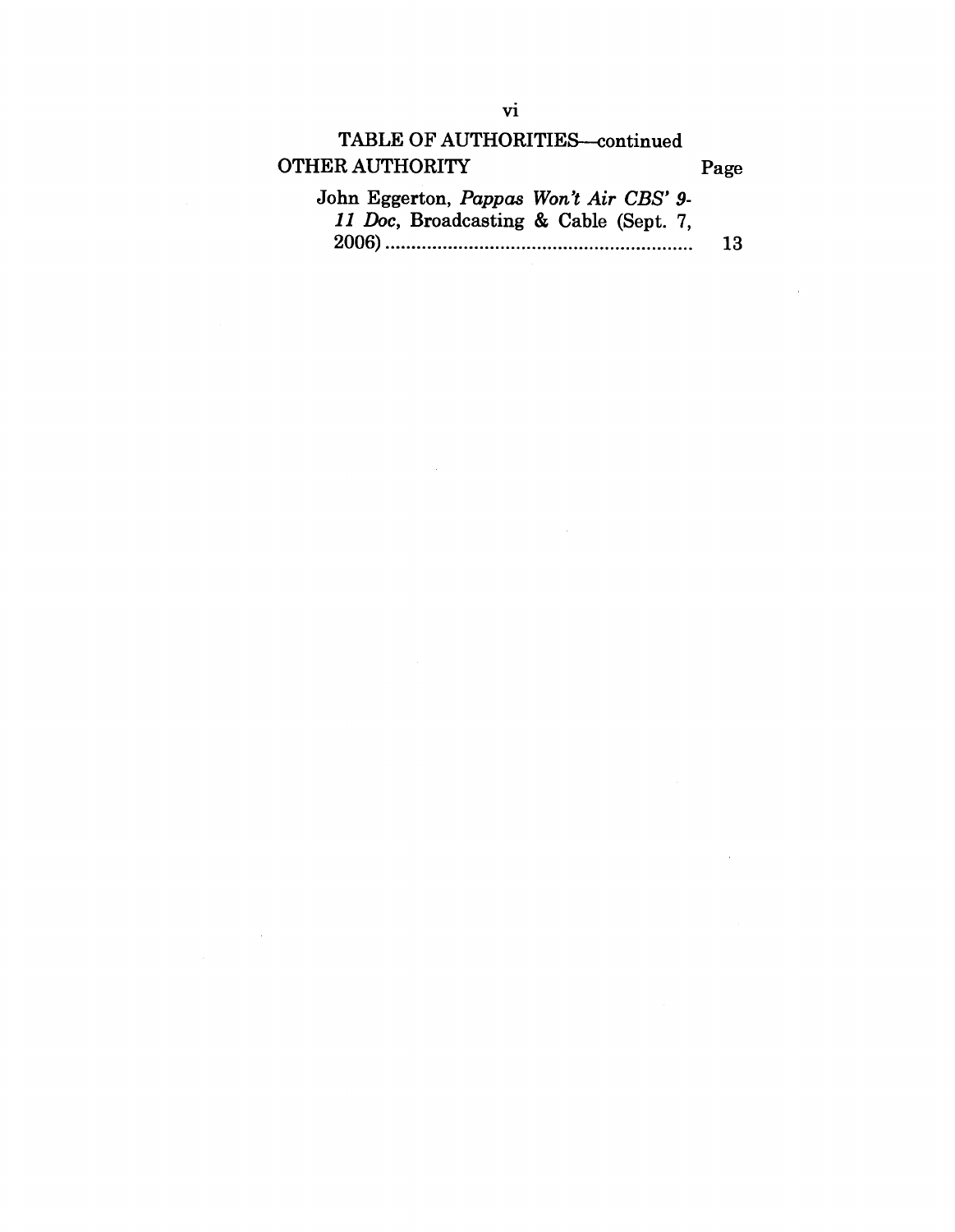#### INTRODUCTION

Petitioners seek this Court's review of a decision of the Second Circuit that did nothing more than remand the case to the Federal Communications Commission ("FCC" or "Commission") to provide a fuller explanation for a policy reversal. As petitioners correctly concede, such a case does not typically merit this Court's review. Pet. 15, 26. There is nothing unusual about this case that changes that conclusion. There is no conflict among the courts of appeals on the straightforward administrative law issue decided by the Second Circuit. Nor did the Second Circuit decide any important question of administrative law in a way that conflicts with this Court's precedents. Certiorari should be denied.

Petitioners' principal claim is their erroneous assertion that the Second Circuit's decision regarding the FCC's indecency policy with respect to fleeting and isolated expletives conflicts with this Court's decision in *FCC v. Pacifica Foundation,* 438 U.S. 726 (1978). In fact, the *Pacifica* court expressly declined to address whether the federal indecency statute, 18 U.S.C. § 1464, would permit a ban on isolated and fleeting expletives; thus, no conflict with *Pacifica* is even possible. Petitioners nonetheless argue that the Second Circuit has prohibited the FCC from taking "context" into account when applying the indecency ban, which petitioners assert is inconsistent with *Pacifica.* But that is a fundamental misreading of the decision below. The Second Circuit merely remanded the case for lack of explanation; it did not substantively hold that the FCC could not consider context. This Court reviews judgments, not statements in opinions, and the remand order in this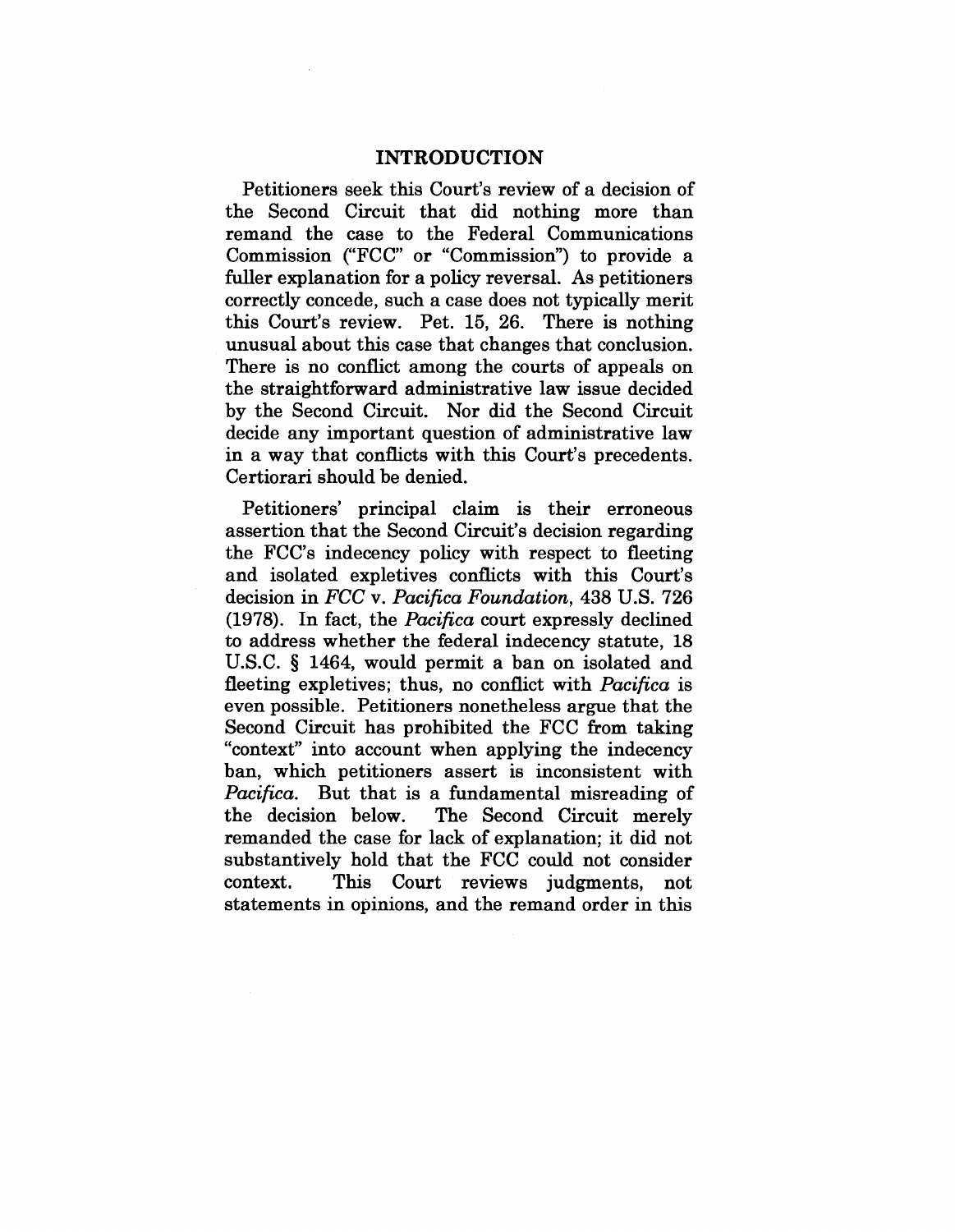case does not present any question warranting this Court's review.

Petitioners' contention that the Second Circuit's decision conflicts with principles of administrative law is equally unfounded. The Second Circuit applied routine administrative law principles in determining that the FCC had failed to provide a reasoned basis for reversing nearly 30 years of precedent with respect to isolated and fleeting expletives. Petitioners in reality are claiming that the Second Circuit misapplied properly stated rules of law--an issue that the FCC did not even ask the court of appeals to rehear and that plainly does not warrant this Court's review. Sup. Ct. R. 10. In addition, contrary to petitioners' suggestion, there is no circuit conflict between the Second Circuit's administrative law decision and a quite different decision of the D.C. Circuit on an issue of constitutional law.

Finally, petitioners argue that the Court should reach out to hear this case now instead of waiting for the FCC to provide a fully articulated explanation and justification for its new indecency enforcement policy. There is no reason for the Court to do so, particularly where, as here, the Second Circuit did not even reach Fox's statutory and constitutional challenges to the FCC's expanded policy. The lower court's remand provides the FCC with an opportunity to address the numerous issues that it evaded in the order under review (in which the FCC tried to argue that it was not changing its policy at all), and to attempt to address the statutory and constitutional issues Fox has raised (which the FCC also evaded). If the FCC attempts such an order and it survives basic scrutiny under the Administrative Procedure Act ("APA"), then Fox's statutory and constitutional challenges would more likely be presented and the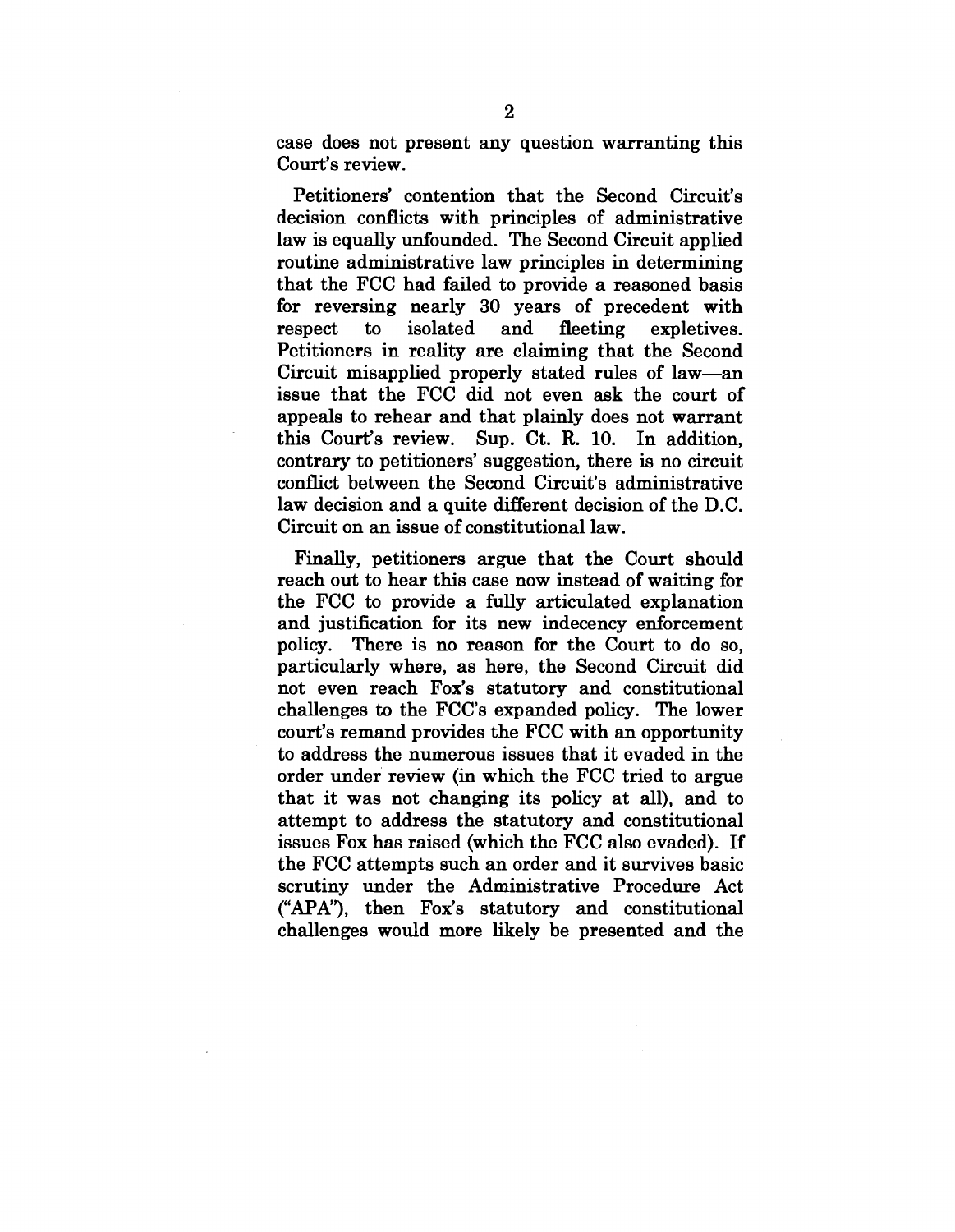Court could consider whether certiorari is appropriate at that time.

#### **STATEMENT OF THE CASE**

1. When the FCC first began to regulate so-called "indecent" speech under § 1464 in the mid-1970's, the agency adopted an extremely cautious and limited enforcement policy. Historically, the FCC viewed this restrained policy as implicitly required by the narrowness of this Court's decision initially upholding the FCC's authority to regulate indecency. *FCC v. Pacifica Found.,* 438 U.S. 726 (1978). In supplying the fifth vote to uphold that authority, Justice Powell relied in part on the fact that "the Commission may be expected to proceed cautiously, as it has in the past." *Id.* at 756, 760, 761 n.4 (Powell, J., concurring). Significantly, a central feature of the FCC's cautious approach to indecency enforcement was to refrain from enforcement was to refrain from punishing<br>unintentional and isolated expletives, in no small part because the Court emphasized in *Pacifica* that its decision did "not speak to cases involving the isolated use of a potentially offensive word." *Id.* at 750 (1978) (opinion of the Court); *id.* at 760-61 (Powe11, J., concurring).

Indeed, the FCC strongly reaffirmed the limited scope of the indecency ban only weeks after *Pacifica,* when the Commission rejected an indecency challenge to a broadcast license renewal. The FCC explained:

We intend strictly to observe the narrowness of the *Pacifica* holding. In this regard, the Commission's opinion, as approved by the Court, relied in part on the repetitive occurrence of the "indecent" words in question. The opinion of the Court specifically stated that it was not ruling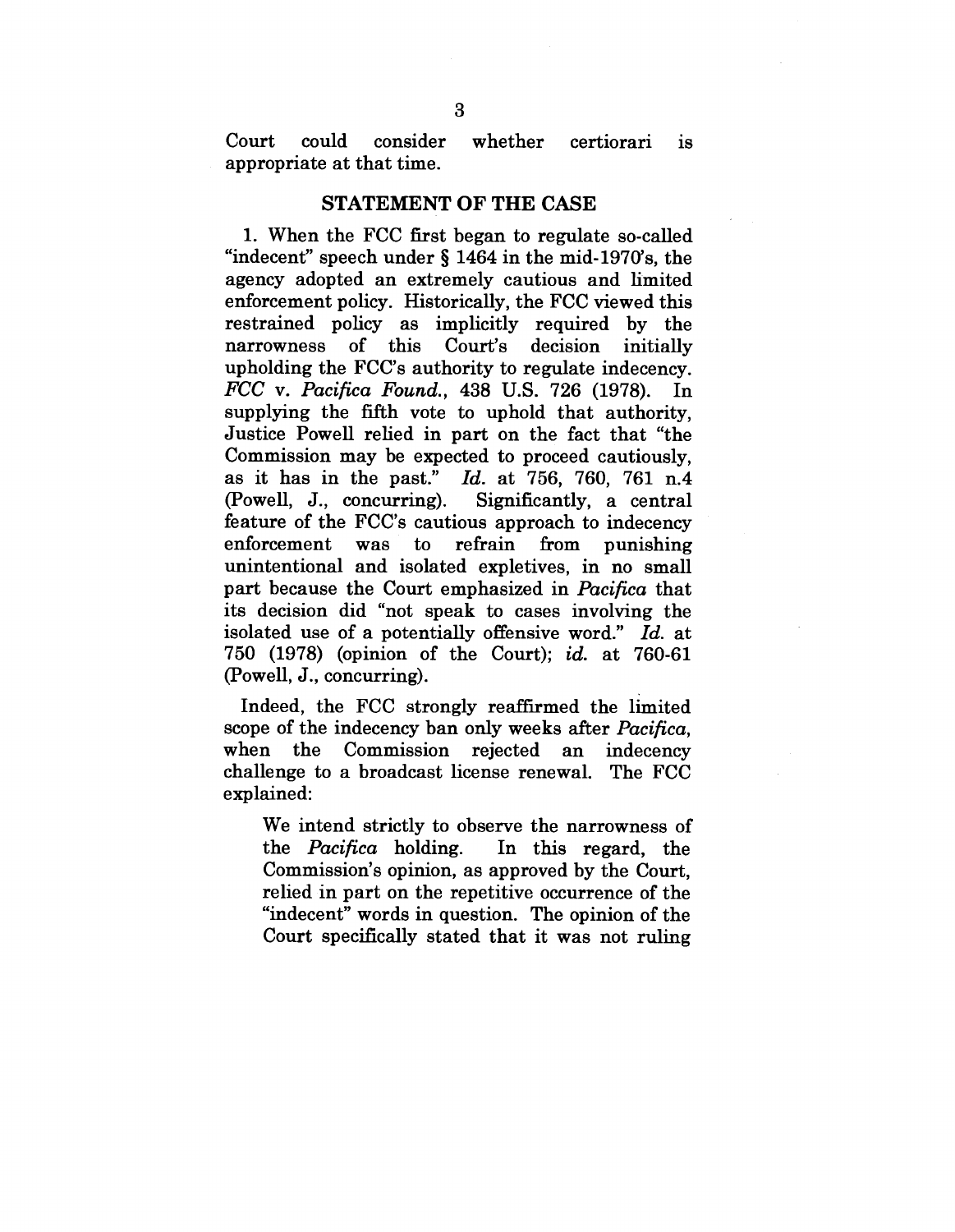that "an occasional expletive.., would justify any sanction ...." ... Further, Justice Powell's concurring opinion emphasized the fact that the language there in issue had been "repeated over and over as a sort of verbal shock treatment."... He specifically distinguished "the verbal shock treatment [in *Pacifica]"* from "the isolated use of a potentially offensive word in the course of a radio broadcast."

## *WGBHEduc. Found.,* 69 F.C.C.2d 1250, ¶ 10 (1978).

For almost 30 years following Pacifica, the FCC did not consider fleeting, isolated or inadvertent expletives to be indecent. In 1987, the FCC adopted what it called a "generic enforcement policy" for broadcast indecency, articulated in three declaratory orders finding that the definition of "indecency" included speech that was the functional equivalent of the "verbal shock treatment" of the George Carlin routine even without using the specific "seven dirty words." See *Pacifica Found., Inc.,* 2 FCC Rcd. 2698, *affd sub nom. Infinity Broad. Corp. of Pa.,* 3 FCC Rcd. 930 (1987), *aff'd in relevant part, rev'd in part sub nora. Action for Children's Television v. FCC,* 852 F.2d 1332 (D.C. Cir. 1988); *Regents of the Univ. of Cal.,* 2 FCC Rcd. 2703 (1987) (same subsequent history); *Infinity Broad. of Pa.,* 2 FCC Rcd. 2705 (1987) (same subsequent history). The FCC's companion orders all involved repeated and intentional broadcasts of material that the Commission deemed to be indecent under its generic standard; none presented the question of whether non-repetitive utterances violated § 1464. The Commission recognized that "analysis of whether particular speech is indecent cannot turn on a mechanistic classification of language," *Infinity Broad. ofPa.,* 2 FCC Rcd. 2705, ¶ 8, and it reaffirmed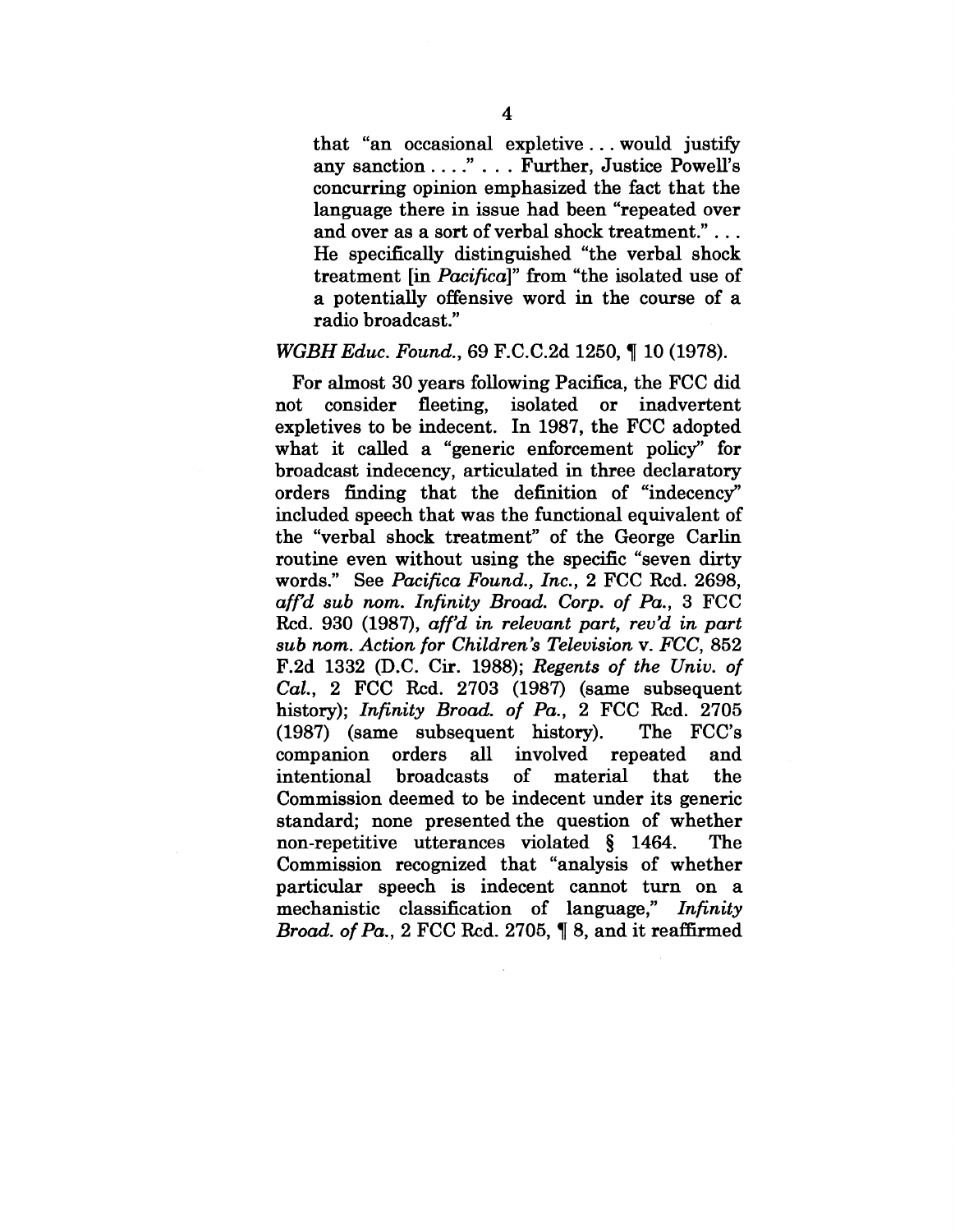that isolated or fleeting utterances would not be considered actionable. *Id.* 17 ("Speech that is indecent must involve more than the isolated use of an offensive word."); *Regents of the Univ. of Cal., 2* FCC Rcd. 2703,  $\P$  3 (same). Thus, the FCC's adoption of the "generic" standard wrought no substantive change in its indecency enforcement policy.

As recently as 2001, the FCC reaffirmed its restrained approach, identifying as a "principal factor" whether the material was dwelt upon or repeated as opposed to fleeting and isolated. *Indus. Guidance on the Comm'n's Case Law Interpreting 18 U.S.C. §1464 & Enforcement Policies Regarding Broadcast Indecency, 16 FCC Rcd. 7999, 10 (2001) ("Indecency Policy Statement').* Indeed, to provide a "sense of the weight" given to whether broadcast expletives were fleeting or unintentional, the *Indecency Policy Statement* cited prior decisions that had dismissed indecency complaints solely on that basis. *Id. 77* 10, 18.

2. The FCC abruptly reversed course in 2004. During a broadcast of the "Golden Globe Awards," the singer Bono declared that his receipt of an award was "really, really fucking brilliant." *Complaints Against Various Broad. Licensees Regarding Their Airing of the "Golden Globe Awards" Program,* 19 FCC Rcd. 4975 (2004) *("Golden Globe Awards Order").* Under longstanding precedent, this isolated and fleeting expletive would not have been actionably indecent, as the FCC's own Enforcement Bureau recognized in its initial ruling on the broadcast. *"Golden Globe Awards"*, 18 FCC Rcd. 19859, ¶ 5 (Enforcement Bureau 2003). The full Commission. however. 003). The full Commission, however,<br>the Enforcement Bureau's decision. reversed the Enforcement Bureau's decision, expressly overruled previous FCC decisions to the contrary, and stressed that "[t]he fact that the use of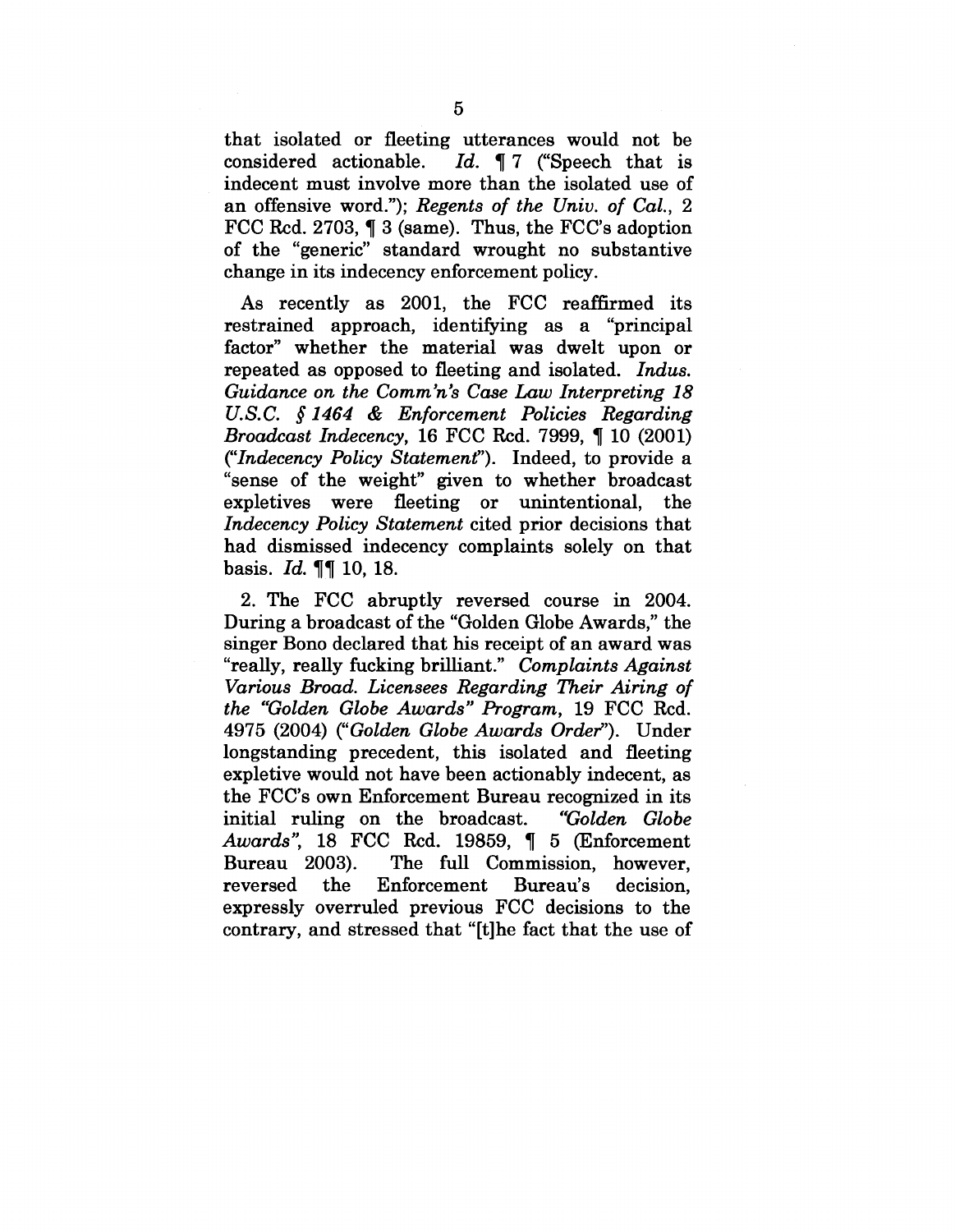[an indecent] word may have been unintentional is irrelevant." Golden Globe Awards Order. 19 FCC irrelevant." *Golden Globe Awards Order,* 19 FCC Rcd. 4975, ¶ 9 (overruling prior holdings that "isolated use of expletives is not indecent" and disavowing prior statements to the contrary. including the original *Pacifica* decision); see also *id.* ¶ 12 n.32 (overruling cases cited in the *Indecency Policy Statement).* In recognition of this sharp break with its longstanding restrained enforcement policy, the FCC declined to issue a civil penalty for the indecency violation at issue in the *Golden Globe Awards Order. See id. ¶* 15 (noting that "existing precedent would have permitted this broadcast").

The FCC's unexpected expansion of the ban on "indecency" created considerable confusion and uncertainty about the scope of the new policy, which was exacerbated by the FCC's inconsistent enforcement decisions. For example, the FCC found that the broadcast of the uncut film *Saving Private Ryan* was not actionable, even though it contained numerous, repeated uses of the words "fuck" and "shit" and their variants. *Complaints Against Various Television Licensees Regarding Their Broad. on Nov. 11, 2004 of the ABC Television Network's Presentation of the Film "Saving Private Ryan", 20* FCC Rcd. 4507 (2005) *("Saving Private Ryan Order").* The FCC offered no explanation for its disparate treatment of various broadcasts, other than vague assertions that it took "context" into account.

3. Recognizing that its dramatic expansion of the indecency regime had created widespread confusion and uncertainty, the FCC issued an Omnibus Order in 2006 to "provide substantial guidance to broadcasters and the public about the types of programming that are impermissible under our indecency standard" by making findings about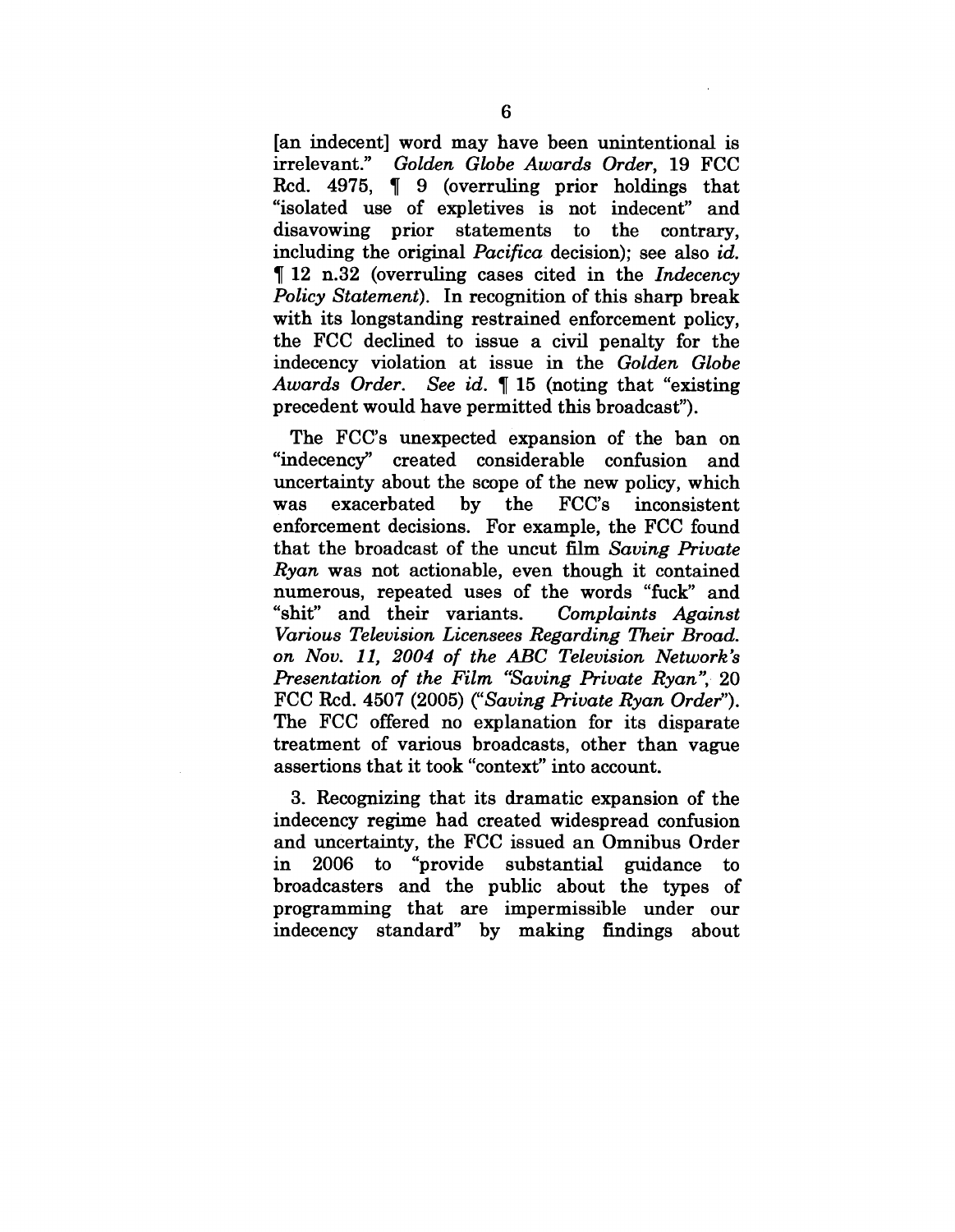approximately 30 television programs with a "broad range of factual patterns." *Complaints Regarding Various Television Broads. Between Feb. 2, 2002 & Mar. 8, 2005,* 21 FCC Rcd. 2664, ¶ 2 (2006)<br>("Omnibus Order"). As relevant here, the FCC As relevant here, the FCC concluded that Fox's broadcasts of the 2002 and 2003 "Billboard Music Awards" violated § 1464. On the 2002 broadcast, Cher received an award and spontaneously said that "People have been telling me I'm on the way out every year, right? So fuck 'em." *Id.* ¶ 101. On the 2003 broadcast, presenter Nicole Richie deviated from the script and ad-libbed, "Have you ever tried to get cow shit out of a Prada purse? It's not so fucking simple."  $Id. \n\ll 112 \& n.164$ . The FCC found both broadcasts to be actionably indecent, even though the potentially offensive language in both was unscripted and it was undisputed that Fox had no foreknowledge or intention that the words would be broadcast. *Id. ¶¶* 105, 118. The FCC did not, however, issue notices of apparent liability against these two broadcasts for the express reason that both broadcasts pre-dated the *Golden Globe Awards Order* and were not actionable under prior precedent. *Id. ¶¶* 111, 124.

Fox and other broadcasters petitioned for review of the *Omnibus Order* in the Second Circuit, arguing *inter alia* that the FCC's dramatic change in its indecency policy lacked an adequate explanation and that the FCC's application of its new policy was arbitrary and capricious. The FCC sought and received a voluntary remand in return for a stay of the Commission's enforcement of its new indecency policy. On remand, the FCC reaffirmed its indecency findings against Fox's broadcasts. Pet. App. l12al13a. Surprisingly, and despite having consistently acknowledged that the *Golden Globe Awards Order*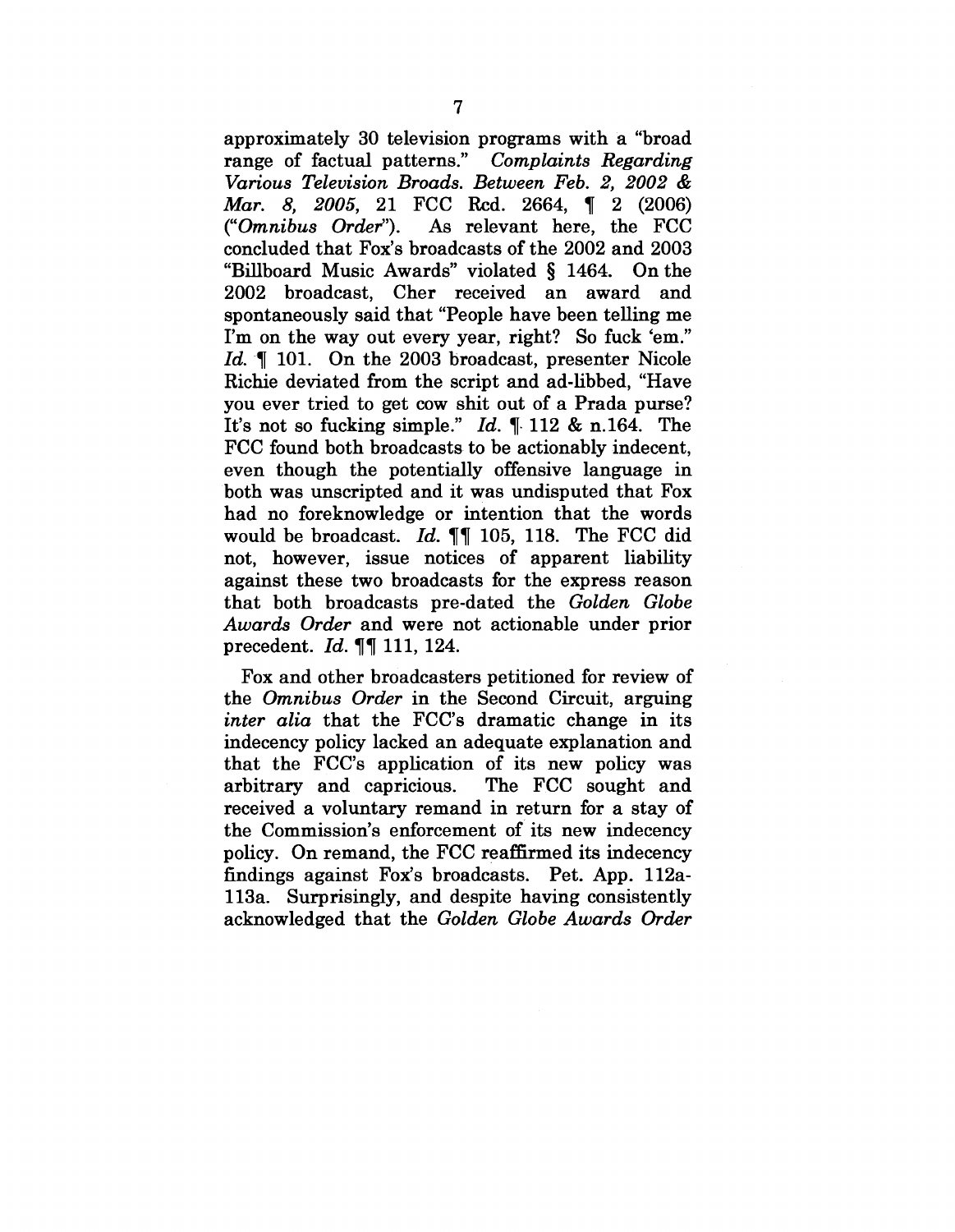represented a sea change in its approach to indecency regulation, the FCC suddenly claimed that it had never changed its indecency policy with respect to isolated and fleeting expletives. Pet. App. 79a. It recast contrary prior precedent as mere "staff letters and dicta," *id.,* and it even implied that the issue of isolated and fleeting expletives had been one of first impression in the *Golden Globe Awards Order. Id.* at 80a. The FCC also contended, for the first time, that it could have fined Fox for its broadcasts based on prior FCC decisions. *Id.* at l13a.

4. Following the remand, the Second Circuit granted Fox's petition for review on administrative law grounds. In its brief on appeal, the FCC abandoned its stance that it had not changed the indecency enforcement policy, Pet. App. 22a, and the Second Circuit sought to discern a possible justification for the reversal of course in a *Remand Order* that had refused to acknowledge any such change. The primary justification identified by the court was the FCC's "first blow" theory--the claim that even an isolated and fleeting expletive constituted an immediate "blow" to the broadcast audience that the FCC could prohibit. *Id.* at 25a. The Second Circuit rejected this reasoning for multiple reasons. First, the FCC had provided "no reasonable explanation for why it has changed its perception that a fleeting expletive was not a harmful 'first blow' for the nearly thirty years between *Pacifica and Golden Globes." Id.* Second, and more importantly, the first blow theory made sense only if the FCC presumed that mere exposure to potentially offensive language harmed the broadcast audience. The FCC nonetheless permitted some isolated and fleeting (or even repeated) expletives if, for example, they occurred during a *"bona fide* news interview" or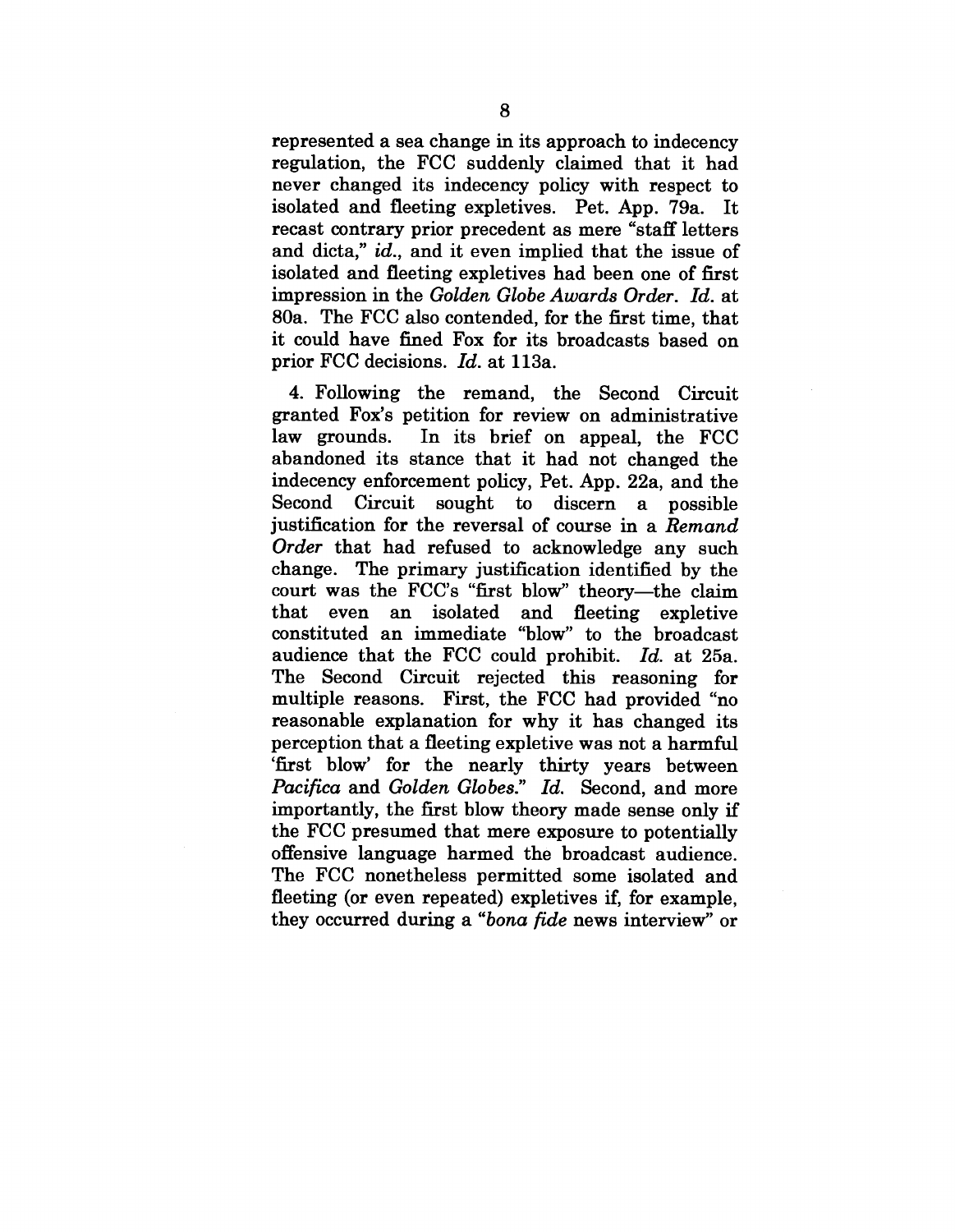were deemed "integral" to the broadcast. The Commission had not explained how it made those determinations or why such broadcasts constituted lesser "blows" that the broadcast audience should be permitted to suffer, thereby undermining the first blow theory as a justification. *Id.* at 26a-28a.1

After concluding that the FCC had failed to articulate a reasoned justification for the change in its indecency policy, the Second Circuit declined to rule on any of the other arguments Fox had raised. In particular, the Second Circuit did not consider Fox's statutory argument that the FCC's indecency findings were invalid because Fox did not have the requisite *scienter* under § 1464. See Pet. App. at 18a. The Second Circuit also did not rule on Fox's First Amendment claims, although it did offer some preliminary thoughts in a section expressly labeled as dicta. *Id.* at 35a-43a & n.12.

Judge Leval dissented. He too recognized that the FCC had, in fact, changed its indecency policy. *Id.* at 47a. In his view, however, the FCC had adequately explained the change with respect to the word "fuck" based on his belief that that word "conveys an inescapably sexual connotation." *Id.* at 49a. Judge Leval did not consider the FCC's policy with respect to the word "shit," although he strongly suggested that he did not consider the term to be indecent. *Id.* at 59a n.18. And even though Judge Leval would

<sup>1</sup> The Second Circuit also identified other purported justifications to which the *Remand Order* made "passing reference"—including, for example, the supposed difficulty of distinguishing expletives from literal descriptions of sexual or excretory functions and the FCC's fear that broadcasters would air isolated expletives at all hours of the day--but it found all of those ephemeral rationales insufficient as well. Pet. App. 29a-31a.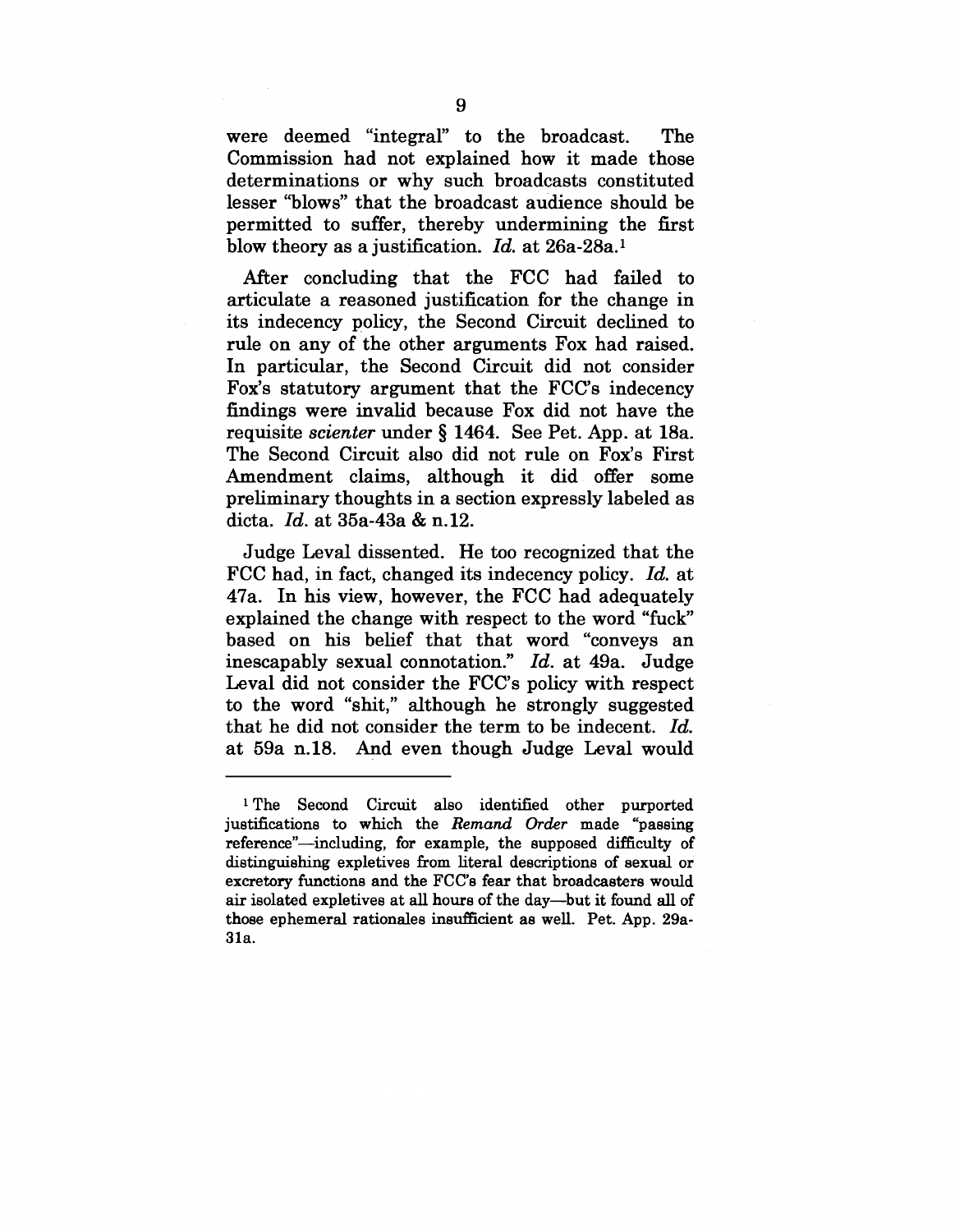have rejected Fox's administrative law challenges to the new indecency regime, he curiously declined to address Fox's statutory and constitutional challenges. *Id.* at 60a n. 19.

## **REASONS FOR DENYING THE PETITION**

# **I. THERE IS NO CONFLICT BETWEEN THE** SECOND CIRCUIT'S DECISION AND *PACIFICA.*

Petitioners' principal argument for certiorari is that the Second Circuit's decision allegedly "conflicts" with *Pacifica.* Pet. 15-19. There is no such conflict, nor could there be. The Second Circuit was considering the FCC's new policy of punishing the broadcast of isolated and fleeting expletives and found that the FCC's explanation of the change in policy was inadequate. This Court, however, has never considered whether the FCC can punish isolated and fleeting expletives under § 1464; indeed, the Court emphasized in *Pacifica* that it was *not* considering that issue. See *Pacifica,* 438 U.S. at 750 (opinion of the Court) ("We have not decided that an occasional expletive  $\dots$  would justify any sanction  $\dots$ ."); *id.* at 760-61 (Powell, J., concurring) ("The Commission's holding, and certainly the Court's holding today, does not speak to cases involving the isolated use of a potentially offensive word in the course of a radio broadcast, as distinguished from the verbal shock treatment administered by respondent here.").2

<sup>~</sup> To the extent petitioners are claiming that the "reasoning" of the Second Circuit's administrative law decision conflicts with the reasoning underlying the "approach governing broadcast indecency" upheld in *Pacifica,* Pet. 15, their position is equally unavailing. This Court reviews judgments, not reasoning. *Pacifica,* 438 U.S. at 734 (opinion of the Court); *Black v. Cutter*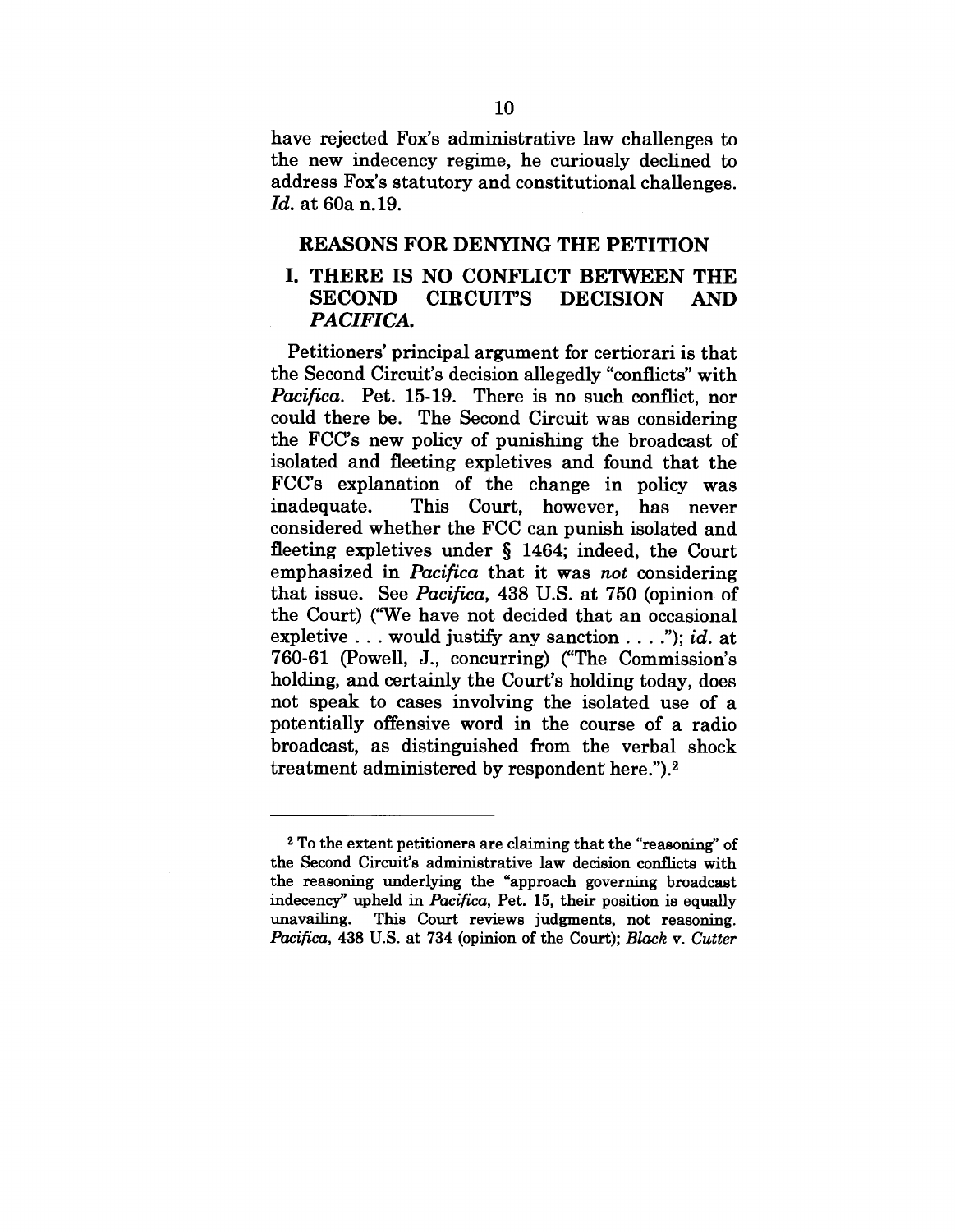Petitioners nonetheless try to manufacture a conflict by claiming that the Second Circuit rejected the "context-driven approach governing indecency that this Court upheld in *Pacifica.*" that this Court upheld in *Pacifica*." Pet. 15.<br>Petitioners' argument assumes that the Second Circuit prohibited the FCC from taking context into account when considering indecency and has "put the FCC to a choice" between a "per se rule of either prohibition or license" with respect to isolated expletives. Pet. 14, 16, 19, 26. This alleged "hostility to a contextual analysis" is said to be "at bottom, an attack on this Court's decision in *Pacifica." Id.* at 18.

No fair reading of the Second Circuit's opinion supports this claim. The Second Circuit's decision is simply a garden-variety remand for lack of explanation; it contains no substantive holding with respect to "context." In fact, the Second Circuit made clear that it was *not* faulting the FCC for a failure to adopt an all-or-nothing approach. See Pet. App. 28a n.8; see also *id.* at 45a. Rather, the court concluded only that "the Commission's proffered rationale is disconnected from the actual policy implemented by the Commission." *Id.* at 28a n.8.

As the Second Circuit recognized, the FCC's proffered rationale for its new, expanded policy was the "so-called 'first blow' theory"—the notion that permitting the broadcast of single, isolated expletives would force listeners to accept a "first blow." Pet. App. 25a.3 The Second Circuit correctly held that

*Labs.,* 351 U.S. 292, 297 (1956). There is no conflict between *Pacifica* and the Second Circuit's judgment.

<sup>3</sup> The FCC's argument was derived from a passage in *Pacifica* in which the Court was addressing the very different question of the constitutional relevance of the broadcast media's "uniquely pervasive presence in the lives of all Americans." *Pacifica,* 438 U.S. at 748-49 (opinion of the Court) ("To say that one may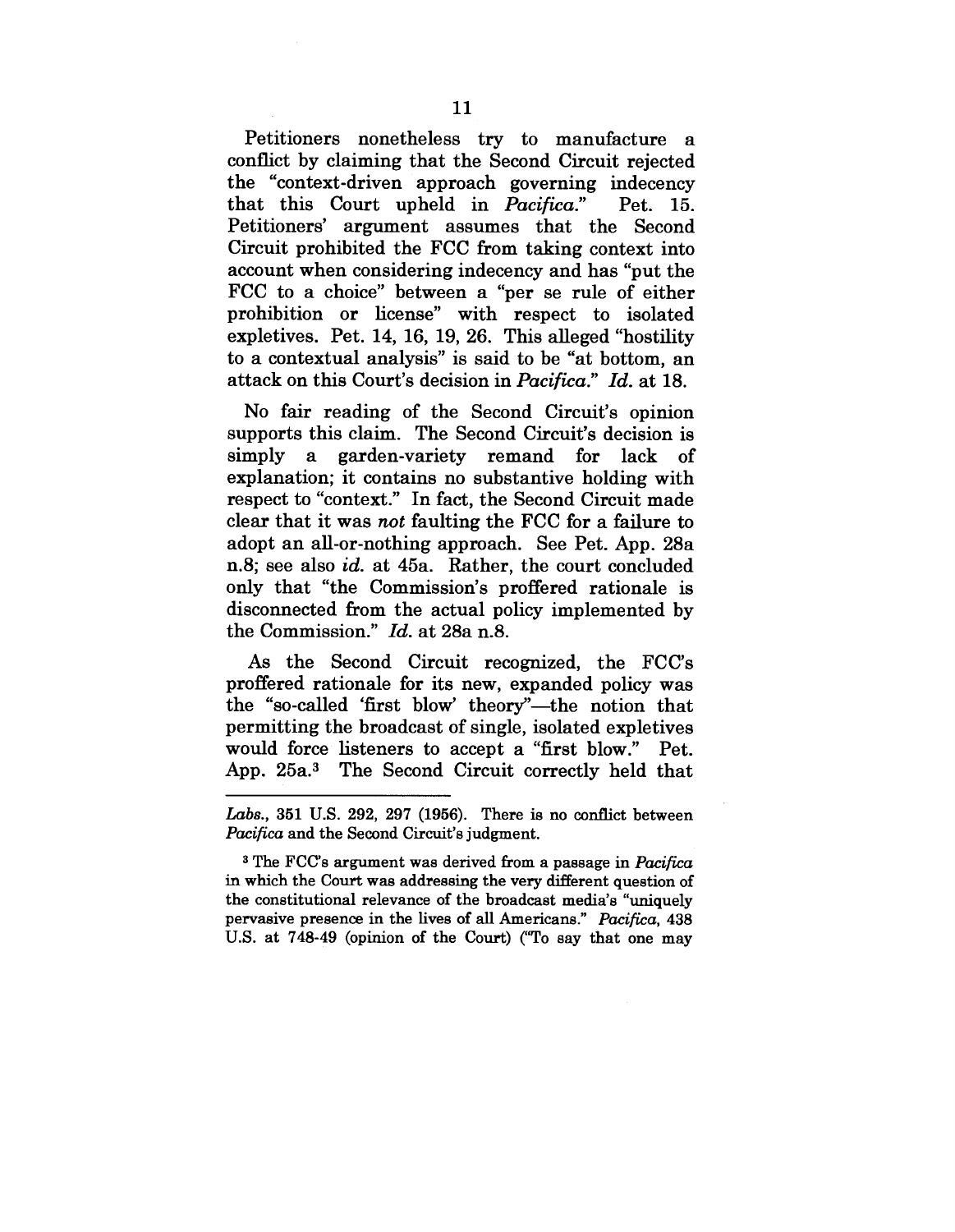this could not serve as either an explanation or a justification for the new policy, both because the FCC had not explained why after 30 years isolated expletives were suddenly a "first blow" at all *(id.* at 25a), and because the first blow theory "bears no rational connection to the Commission's actual policy concerning fleeting expletives." *Id.* at 26a. The FCC's actual policy on isolated expletives varied considerably, as the Second Circuit recognized. In some cases, such as the Fox broadcasts at issue, the mere inadvertent broadcast of a single word could subject the broadcaster to fines that could reach into the tens of millions of dollars (as well as revocation of its licenses). In other cases, such as the *Saving Private Ryan* case, the FCC deemed even the deliberate broadcast of multiple instances of "fuck" and "shit" and their variants not to be indecent at all. *Compare id.* at 98a, 123a-124a (finding fleeting and isolated uses of such words to be actionably indecent), *with Saving Private Ryan Order,* 20 FCC Rcd. 4507, ¶ 13 (concluding that "numerous expletives and other potentially offensive language" were not actionably indecent). See Pet. App. 25a-28a. The "first blow" theory simply makes no sense as a justification for a policy that often permits many such "blows," and therefore the Second Circuit remanded the case to the agency with the chance to try again to explain its new policy.

That conclusion is unremarkable as a matter of administrative law and merits no further review by

avoid further offense by turning off the radio when he hears indecent language is like saying that the remedy for an assault is to run away after the first blow."). In this analogy, the Court was not equating isolated words with "blows"; indeed, its opinion made clear that it was not considering whether the isolated use of potentially offensive words could be deemed "indecent" at all.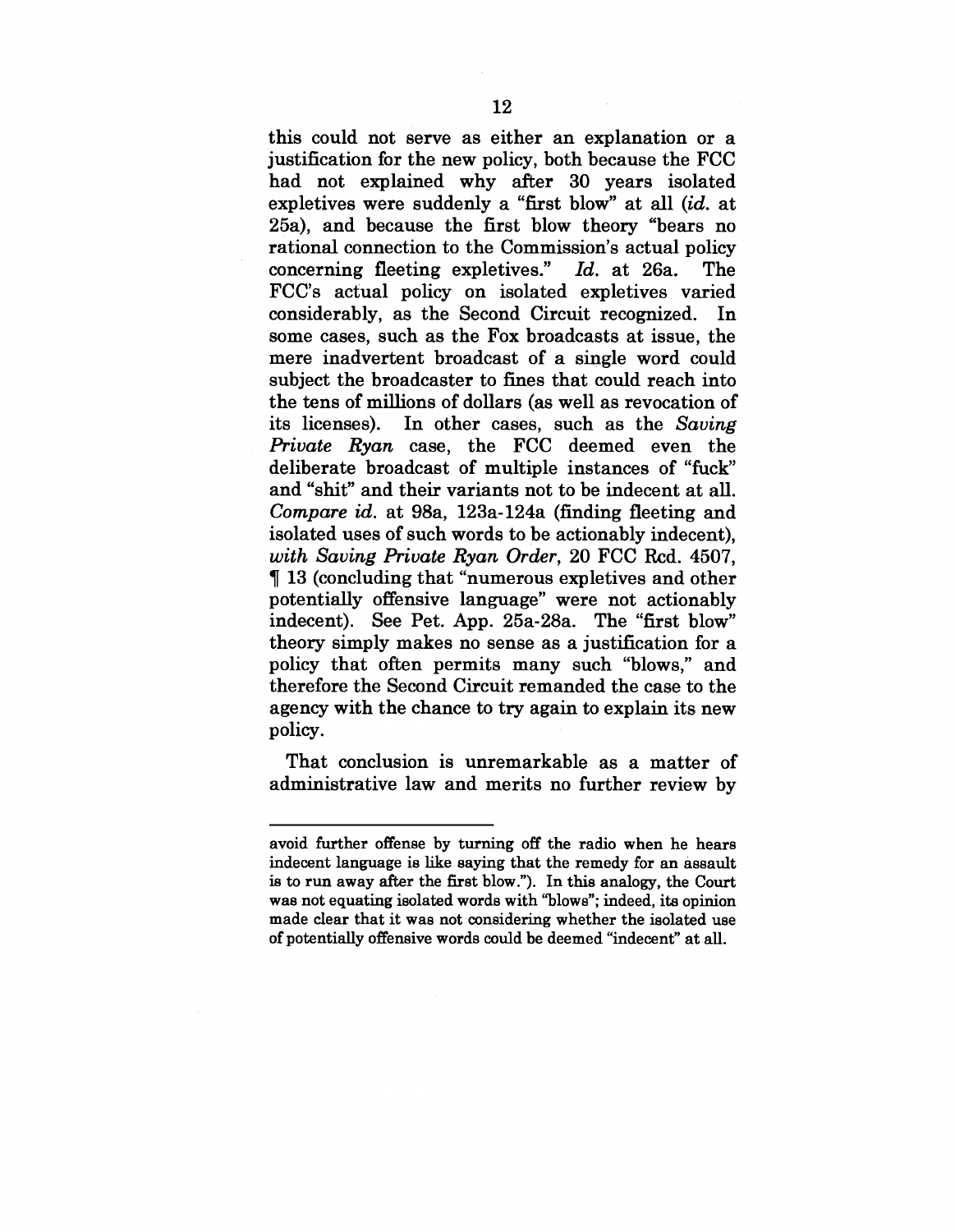this Court. Indeed, the need for an adequate agency explanation for an expanded policy is especially important in this context, because indecent speech is fully protected under the First Amendment. See, *e.g., Sable Commc'ns Inc. v. FCC,* 492 U.S. 115, 126 (1989); *Omnibus Order,* 21 FCC Rcd. 2664, ¶¶ 7, 11. In the absence of such an explanation, broadcasters have no guidance as to which broadcasts the FCC will subject to multi-million dollar fines, and in light of the size of the penalties authorized by Congress, broadcasters have no choice but to err on the side of self-censorship .4

The Second Circuit has now afforded the FCC an opportunity either to provide a better explanation of its new policy or to modify or retract that new policy. It is hard to imagine a more mundane application of well-settled principles of administrative law. The FCC should be allowed to respond to the court's remand in the first instance; there is no reason for this Court to step in at this early stage of the litigation merely to reconsider that routine administrative law analysis. But in all events, this case does not present the question whether *Pacifica*

<sup>4</sup> For example, when CBS announced that it would broadcast the Peabody Award-winning *9/11* documentary on the fifth anniversary of the September 11 attacks without editing potentially offensive words, numerous affiliates serving roughly 10% of U.S. households decided they would either not air the program at all, or else delay its start until after the 10 p.m. safe harbor. John Eggerton, *Pappas Won't Air CBS" 9-11 Doc,* Broadcasting & Cable, Sept. 7, 2006 (describing affiliate's decision to preempt the *9/11* documentary, which contains "unedited swearing from the first responders caught in the maelstrom of Ground Zero," because affiliate believed that, "in the current regulatory climate, stations that air network programming with indecent or profane content are subject to significant fines and the threat of license revocation").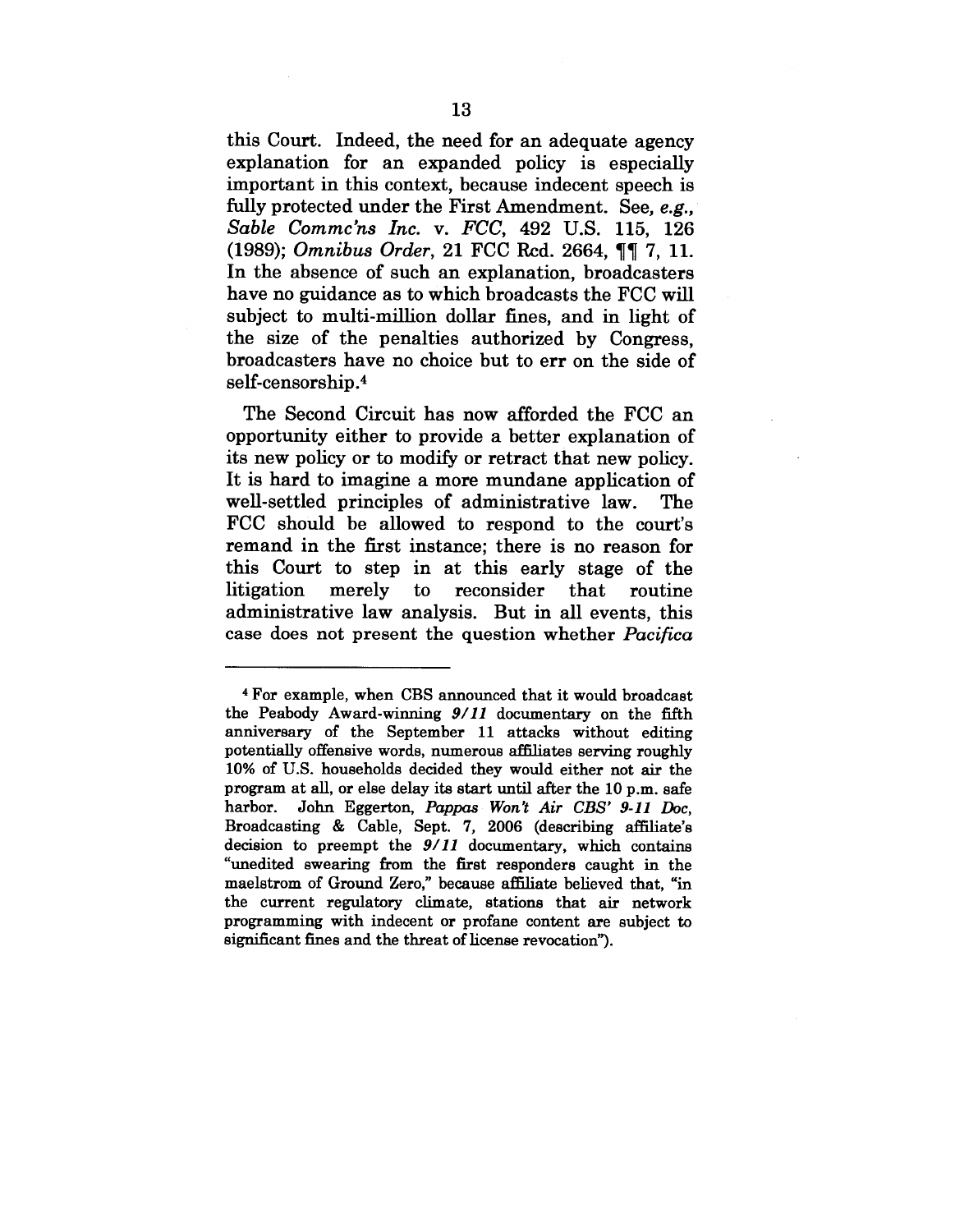permits the FCC to take context into account, nor does the Second Circuit's mere remand for lack of explanation directly raise any issue under *Pacifica*.<sup>5</sup>

II. THE SECOND CIRCUIT'S DECISION IS CONSISTENT WITH SETTLED PRINCI-PLES OF ADMINISTRATIVE LAW AND DOES NOT CONFLICT WITH *ACTION FOR CHILDREN'S TELEVISION.*

Petitioners also assert a hodgepodge of purported inconsistencies with principles of administrative law. Pet. 19-26. None of these claims, however, raises any important issue of administrative law; rather, petitioners simply disagree with how the Second Circuit applied legal principles that are, in fact, wellsettled. Accordingly, petitioners ask this Court to expend its limited judicial resources to do nothing more than engage in error correction. Petitioners' request of this Court is particularly curious because they did not even ask the court of appeals to rehear the case. While rehearing is not a jurisdictional requirement, the failure of the government to seek rehearing makes its request for error correction particularly suspect.

1. Petitioners' main "administrative law" argument is that the Second Circuit's "refusal to accept the

<sup>5</sup>In addition, most of the key passages from *Pacifica* concerning "context" that petitioners believe to be in conflict with the Second Circuit's opinion are from the plurality opinion joined by only three Justices. *See* Pet. 17-18. The two concurring Justices refused to join those passages because they "[did] not subscribe to the theory that the Justices of this Court are free generally to decide on the basis of its content which speech protected by the First Amendment is most 'valuable' and hence deserving of the most protection, and which is less 'valuable' and hence deserving of less protection." *Pacifica,* 438 U.S. at 461 (Powell, J., concurring).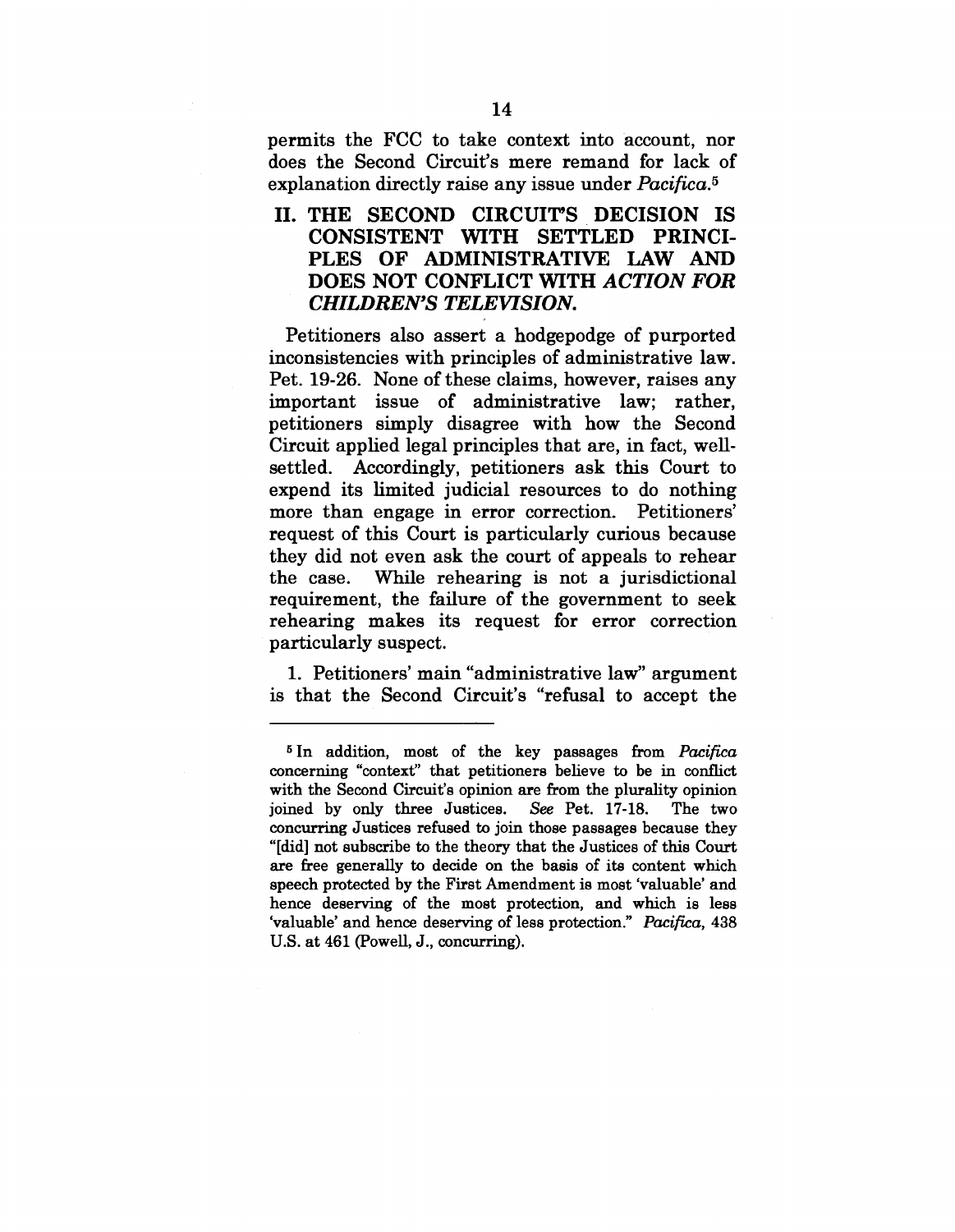Commission's reasoned and reasonable explanation for its change in policy" was "inconsistent with the deferential standard mandated by *State Farm."* Pet. 20-21. That claim is not only patently unworthy of further review (cf. *id.* at 26), it is ironic in light of the FCC's view in the *Remand Order* that its indecency policy had not changed and that no reasoned basis for that change was required. See Pet. App. 22a. Indeed, most of Petitioners' alleged administrative law conflicts are based on relatively minor passages in the Second Circuit's opinion in which the court was charitably attempting to tease out other possible justifications for the FCC's change in policy based on mere "passing reference to other reasons that purportedly support its change in policy." *Id.* at 29a.

As explained above, the Second Circuit in fact considered what little explanation the FCC gave--the "first blow" theory--and rejected it because it had no logical connection to the FCC's actual policy. Pet. App. 25a-26a. That assessment was entirely consistent with settled principles of administrative law and warrants no further review. *Allentown Mack Sales & Serv., Inc. v. NLRB,* 522 U.S. 359, 374 (1998) ("[T]he process by which [an agency] reaches [its decreed] result must be logical and rational. Courts enforce this principle with regularity when they set aside agency regulations which.., are not supported by the reasons that the agencies adduce.").6

s The passages of the *Remand Order* that petitioners quote at 20-21 are drawn from the FCC's attempt to explain why the Fox broadcasts at issue had always been punishable under the pre-*Golden Globe* regime. In fact, isolated expletives could not be punished under the prior policy except in extremely rare, unusually egregious cases. *Compare Indecency Policy Statement,* 16 FCC Rcd. 7999, ¶ 19 (providing examples of such indecent broadcasts), *with Pacifica Found.,* 2 FCC Rcd. 2698,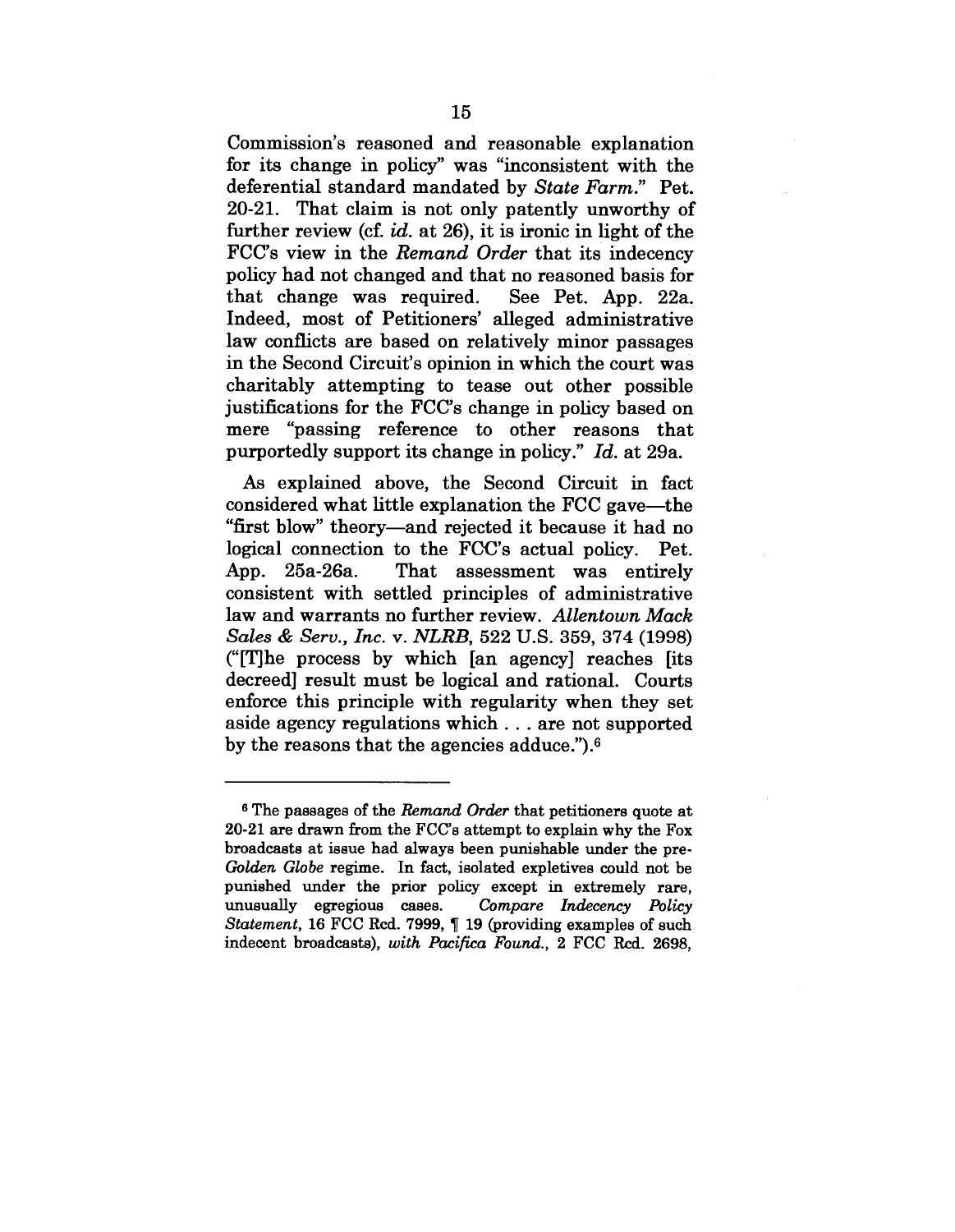2. In keeping with its effort to portray its actions as consistent with prior policy, the FCC made no attempt in the *Reraand Order* to explain what change in circumstances required abandonment of the restrained indecency policy that had served the public interest for 30 years (and which previous Commissions had believed to be implicitly required by *Pacifica,* see *supra* at 3-4). Not surprisingly, the Second Circuit faulted the FCC for this failure to comply with the most fundamental principles of administrative law. Pet. App. 31a-33a ("the Remand Order provides no reasoned analysis of the 'problem' it is seeking to address with its new indecency policy from which this court can conclude that such regulation of speech is reasonable").

Petitioners, however, try to turn the Second Circuit's ruling into a purported conflict with the D.C. Circuit's opinion in *Action for Children's Television v. FCC,* 58 F.3d 654 (1995) (en banc) ("ACT'). In *ACT,* the D.C. Circuit reasoned that Congress did not need scientific studies to establish harm to minors from exposure to sexually explicit material, see Pet. 23 (citing *ACT,* 58 F.3d at 662), and petitioners contend that this reasoning "directly conflicts" with the Second Circuit's view that the FCC had not explained why a change in its indecency policy was warranted.

There is no conflict with *ACT* for at least two reasons. First, *ACT* involved a constitutional challenge to a speech regulation, 58 F.3d at 656, 659, and the court found that scientific studies were unnecessary to substantiate a compelling govern-

<sup>¶¶ 3, 17-18 (</sup>broadcast of "Shocktime, U.S.A." not indecent). Moreover, before the Second Circuit, the FCC abandoned its position that there had been no change in its policy and conceded that the *Remand Order* was a sharp break from the prior regime. *See* Pet. App. 22a; *accord id.* at 44a (dissent).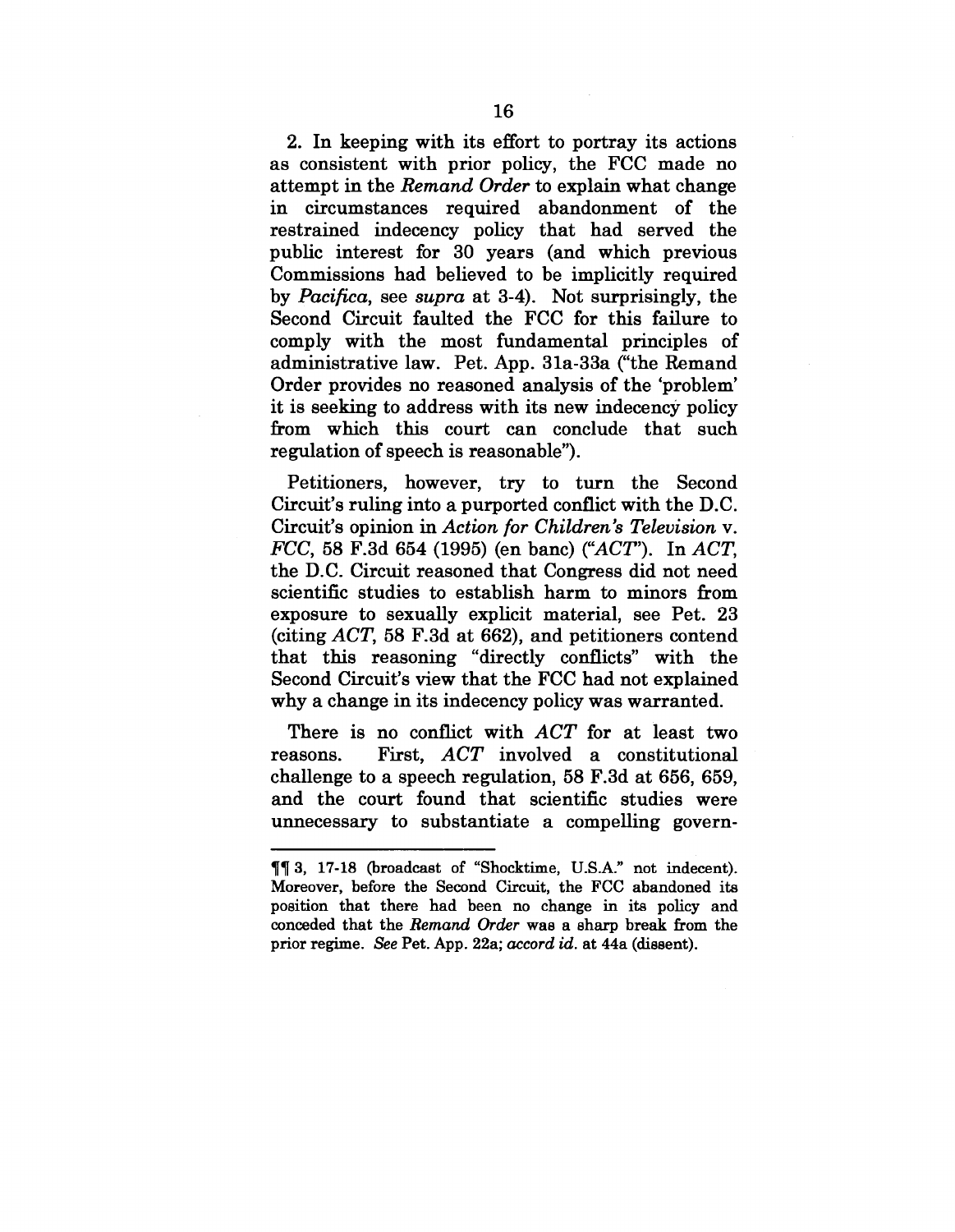mental interest for purposes of strict scrutiny review. *Id.* at 662. That constitutional decision cannot conflict with the Second Circuit's decision on administrative law grounds that the FCC had offered no justification for its change in policy. Second, the D.C. Circuit was considering the FCC's prior policy, in which isolated and fleeting expletives were permitted. The D.C. Circuit made clear that its analysis was assuming the broadcast of hard-core pornography--not isolated words. *Id.* at 660.

3. Petitioners' two remaining administrative law grounds for certiorari are makeweights. First, petitioners criticize the Second Circuit's discussion of the difficulty and significance of distinguishing between expletives and literal descriptions of sexual or excretory functions, Pet. 24, but as the court explained, petitioners' position that such words "always" have a sexual or excretory meaning (even if true) cannot serve as a justification for the FCC's actual policy, because the FCC often permits "even numerous and deliberate" uses of such words to be broadcast. Pet. App. 28a n.9.7

Second, petitioners seek review of the Second Circuit's criticism that that the FCC did not adequately consider the fact that "broadcasters have never barraged the airwaves with expletives even prior to *Golden Globes,"* Pet. 25 (quoting Pet. App. 30a), but the APA clearly required the FCC to confront that undisputed fact in explaining why a radical expansion in its indecency policy was

<sup>7</sup> On this point, it makes no difference that one theme of George Carlin's famous monologue was that "many of the expletives he used had non-literal meanings," Pet. 24, because many of the offensive words he employed were, in fact, used in their sexual or excretory senses. *See Pacifica,* 438 U.S. at 751- 55.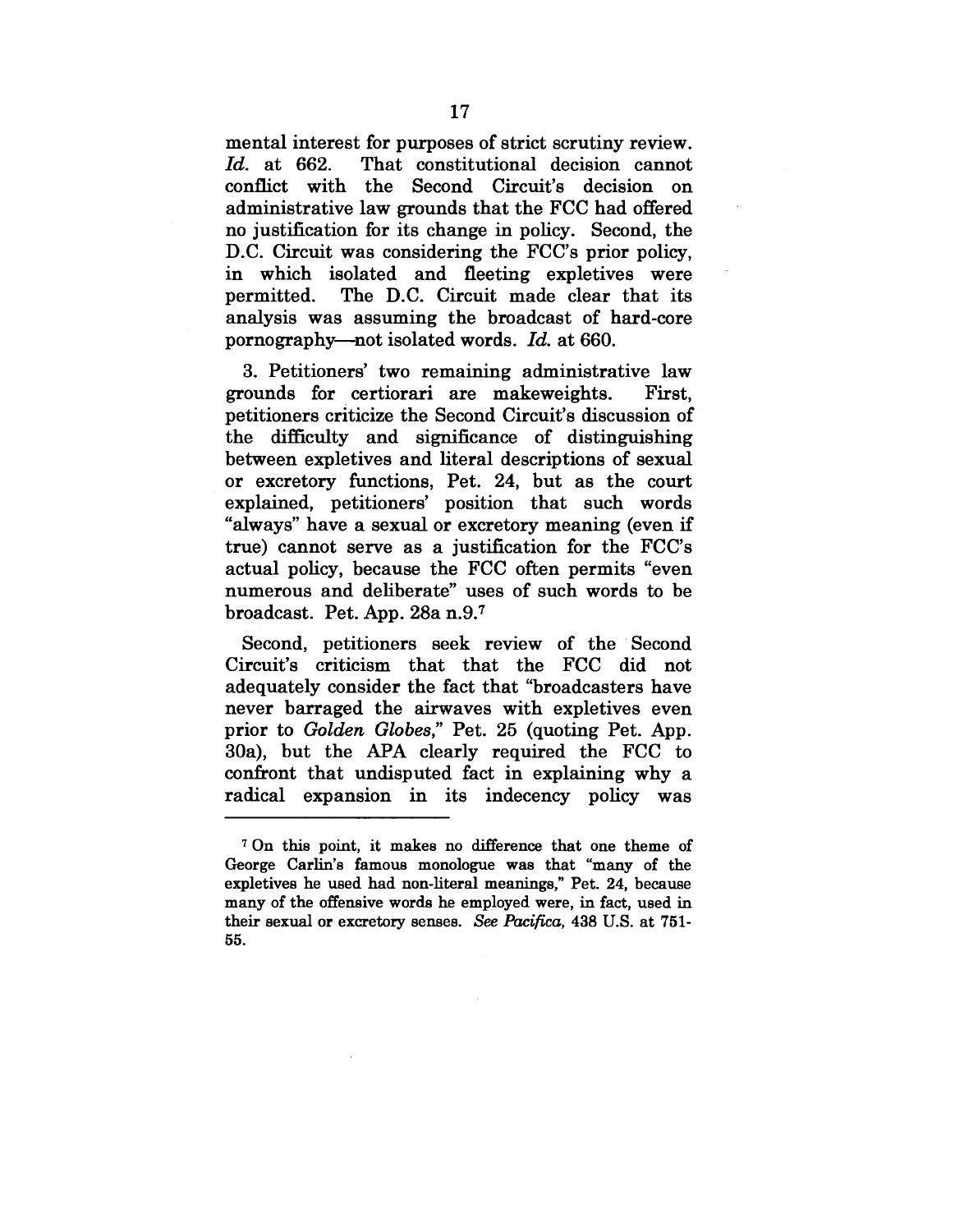necessary. See *Motor Vehicle Mfrs. Ass'n of U.S., Inc. v. State Farm Mut. Auto. Ins. Co.,* 463 U.S. 29, 43 (1983) ("[T]he agency must examine the relevant data and articulate a satisfactory explanation for its action including a rational connection between the facts found and the choice made.") (internal quotation marks omitted).<sup>8</sup>

# III. THE SECOND CIRCUIT'S REMAND TO THE FCC DOES NOT WARRANT THIS COURT'S REVIEW.

Petitioners candidly acknowledge that the Second Circuit's decision remanding this case to the FCC to provide a new explanation for its change in policy ordinarily "would not merit this Court's review." Pet. 26. Petitioners' claim that the Court nonetheless should grant certiorari because of its "immediate and significant effect" is based entirely on petitioners' mischaracterization of the Second Circuit's remand as a substantive holding that the FCC's "regulation of isolated expletives [was] unjustified because it takes account of context, rather than a per se rule of prohibition." Pet. 26-27. As explained above, this is a plain distortion of what the Second Circuit actually held. See *supra* at 11-13. To be sure, the court of appeals identified several issues that a non-arbitrary FCC would have to address in any justification for such a dramatic expansion of its indecency regime, but in that respect the Second Circuit's decision is no different than any other case remanding an arbitrary agency decision for further explanation. Such a

<sup>8</sup> In any event, both the panel majority and the dissent concluded that the risk of broadcasters airing expletives at all hours of the day was "at most a small part" of the *Remand Order's* unarticulated rationale for the FCC's change in its indecency policy. See Pet. App. 30a n.11 (majority); id. at 57a (dissent).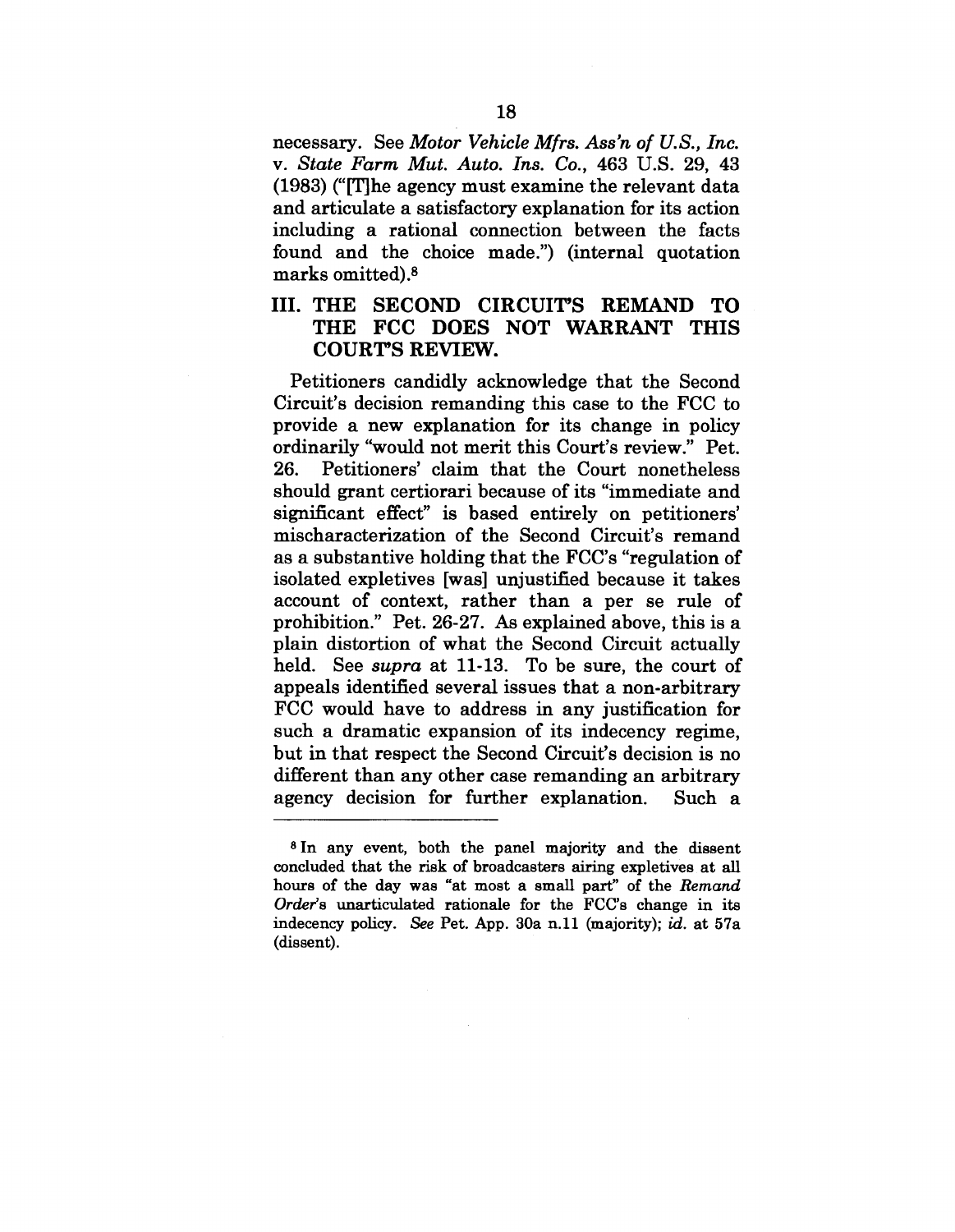remand hardly constitutes a "Sisyphean errand" (Pet. 15) or something so unusual that this Court's immediate review is required.

Indeed, granting certiorari prematurely merely to review a remand for further explanation would be particularly ill-advised here because the Second  $Circuit$  did not even reach  $Fox's$ additional substantive challenges to the FCC's new indecency regime. For example, Fox argued that a broadcaster can violate § 1464 only if it has *scienter~i.e., if* it knowingly broadcasts the words. In the two Fox broadcasts at issue here, Fox did not have the requisite *scienter* because it had no such intention and took reasonable steps consistent with industry practices to prevent broadcasting potentially offensive words. Fox also argued that the FCC's attempt to regulate the isolated use of potentially offensive words was unconstitutional on several grounds. Pet. App. 18a. The Second Circuit did not decide any of these issues. *Id.* at 35a ("we refrain from deciding the various constitutional challenges to the Remand Order raised by the Networks"). Thus, even if this Court were to accept this case and reverse the Second Circuit's administrative law holding, the Court would still have to remand the case to the Second Circuit to permit it to consider Fox's scienter and constitutional arguments. *J. Truett Payne Co. v. Chrysler Motors Corp.,* 451 U.S. 557, 568 (1981) ("We do not ordinarily address for the first time in this Court an issue which the Court of Appeals has not addressed .... "); *Bivens v. Six Unknown Named Agents of Federal Bureau of Narcotics,* 403 U.S. 388, 397-98 (1971) (declining to consider a question not passed on by the court of appeals).

The more prudent course is to permit the FCC to respond to the Second Circuit's remand in the first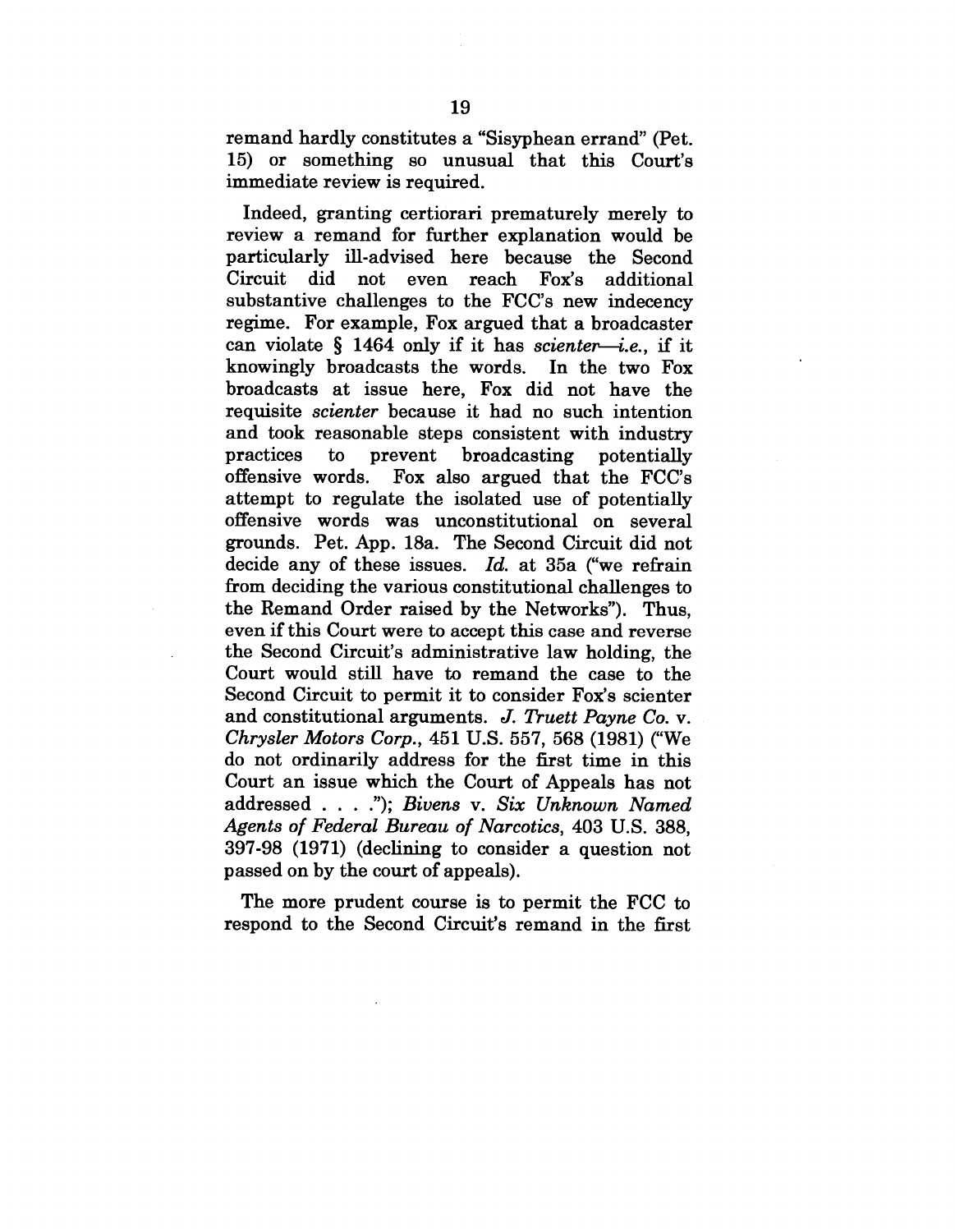instance. Indeed, in the *Remand Order* the FCC did not even acknowledge that it was changing its policy, much less address the numerous practical, statutory, and constitutional considerations that would be relevant to such an important expansion of its regulation of protected speech. If the FCC now wishes to readopt some version of its expanded policy, it has the opportunity to confront the issues the Second Circuit has identified, and it can also address the *scienter* and constitutional arguments head.-on (both of which it evaded in the *Remand Order).* If the FCC issues such an order and it survives an APA challenge, the important statutory and constitutional challenges to the FCC's expanded regime are more likely to be properly presented and this Court can assess at that time whether certiorari is warranted. There is no need for this Court to insert itself into this case at this juncture just to review the Second Circuit's garden-variety remand.

In the meantime, the sky will not fall if the FCC is required to respond to the Second Circuit's decision. The court's vacatur of the FCC's order merely reinstates the regime that governed for 30 years prior to the *Golden Globe Awards Order,* in which only the sort of "verbal shock treatment" found in *Pacifica* was<br>actionable. Contrary to petitioners' overheated Contrary to petitioners' overheated rhetoric (see, *e.g.,* Pet. 27-28), the FCC itself conceded in the *Remand Order* that the networks typically do not broadcast the words at issue here even during the "safe harbor" after 10:00 p.m., when the FCC's rules have long permitted indecent broadcasts. Pet. App. 86a-88a. Nor does the remand create "confusion" for broadcasters or the FCC (see Pet. 30); rather, the return to the *pre-Golden Globe* regime *dispels* the rampant confusion caused by the FCC's abandonment of its restrained enforcement policy. And, the vacatur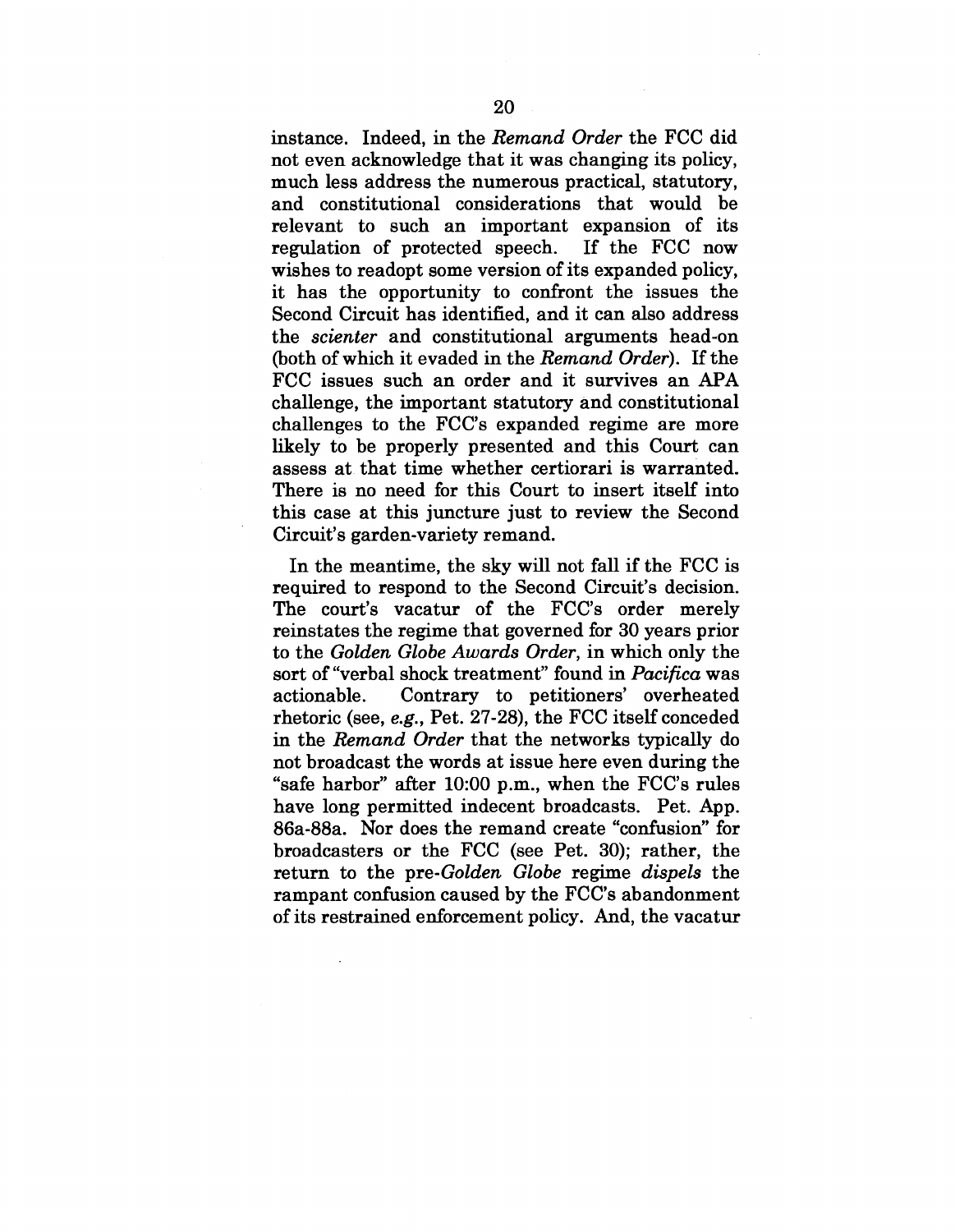significantly reduces the pressure for excessive selfcensorship that has reigned since the *Golden Globe Awards Order.*

Finally, petitioners' contention that a circuit conflict is unlikely to develop because all the major television networks can bring future challenges to the indecency regime in the Second Circuit pursuant to 28 U.S.C. § 2343 is incorrect. Pet. 30. In fact, challenges to future indecency enforcement actions could arise in any circuit. The FCC typically issues notices of apparent liability against broadcast licensees---not broadcast networks, as suggested in the petition—for their alleged indecency violations. *See generally Omnibus Order.* Such licensees reside throughout the country, therefore making it possible in different cases for them to bring challenges in other circuits.9 A future circuit conflict therefore remains possible, and the Court would do well to postpone review until one happens.

<sup>9</sup>Indeed, a challenge to another FCC indecency order is currently pending in the Third Circuit, *see CBS v. FCC,* No. 06-3575 (3d. Cir. argued Sept. 11, 2007) (concerning the Janet Jackson incident at the 2004 Super Bowl), and the broadcast networks can always bring a future case in the D.C. Circuit, as one network initially did in this case.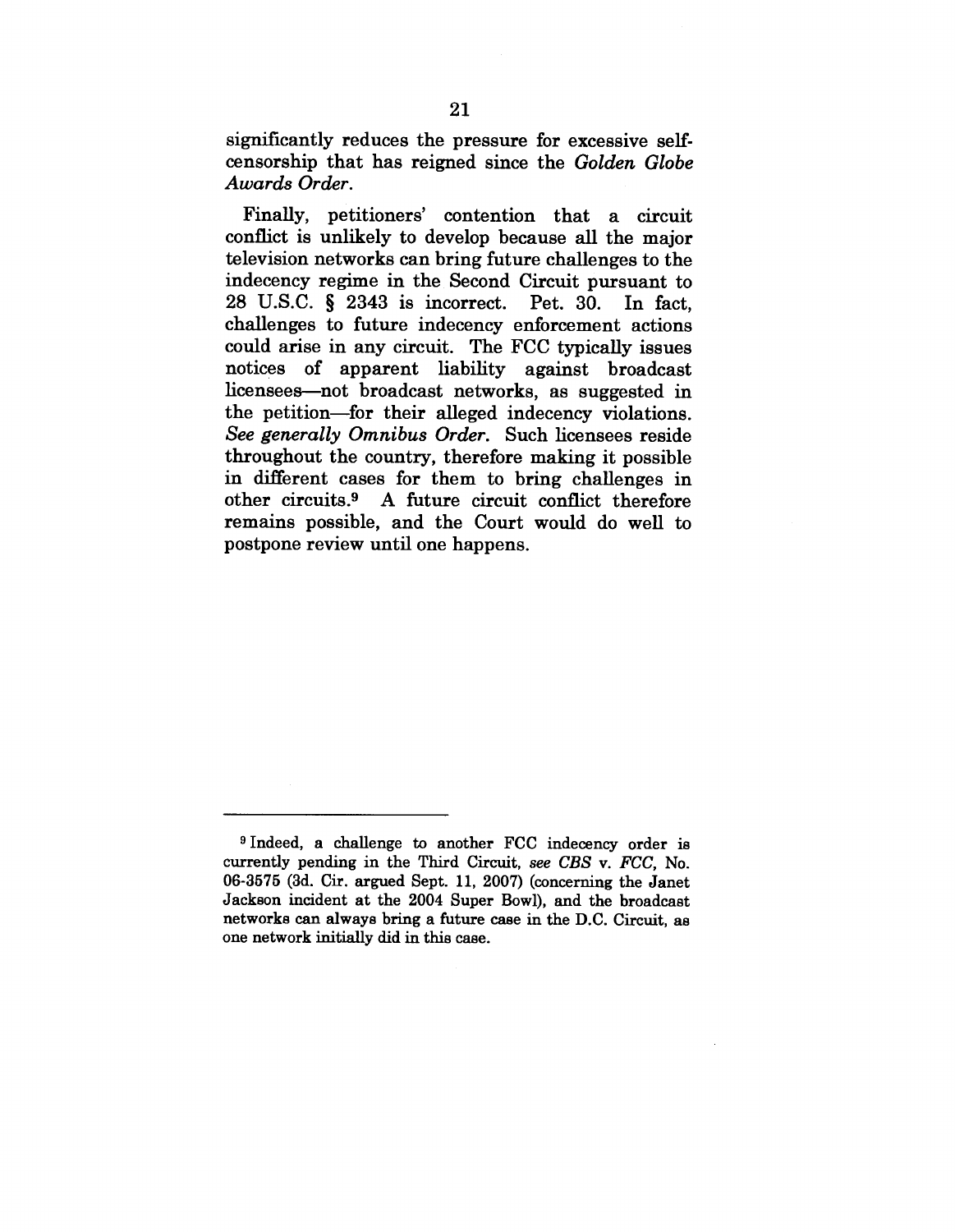## **CONCLUSION**

The petition for a writ of certiorari should be denied.

Respectfully submitted,

ELLEN S. AGRESS FOX TELEVISION STATIONS, INC. 1211 Avenue of Americas New York, NY 10036

MAUREEN A. O'CONNELL FOX TELEVISION STATIONS, INC. 444 North Capitol Street, N.W. Suite 740 Washington, DC 20001

CARTER G. PHILLIPS\* R. CLARK WADLOW JAMES P. YOUNG JENNIFER TATEL DAVID S. PETRON SIDLEY AUSTIN LLP 1501 K Street, N.W. Washington, D.C. 20005 (202) 736-8000

*Counsel for Respondent Fox Television Stations, Inc.*

JONATHAN H. ANSCHELL CBS BROADCASTING INC. 7800 Beverly Boulevard Los Angeles, CA 90036

SUSANNA M. LOWY CBS BROADCASTING INC. 51 West 52nd Street New York, NY 10019

ROBERT CORN-REVERE RONALD G. LONDON AMBER L. HUSBANDS DAVID M. SHAPIRO DAVIS WRIGHT TREMAINE LLP 1919 Pennsylvania Avenue, N.W. Suite 200 Washington D.C. 20006

*Counsel for Respondent CBS Broadcasting Inc.*